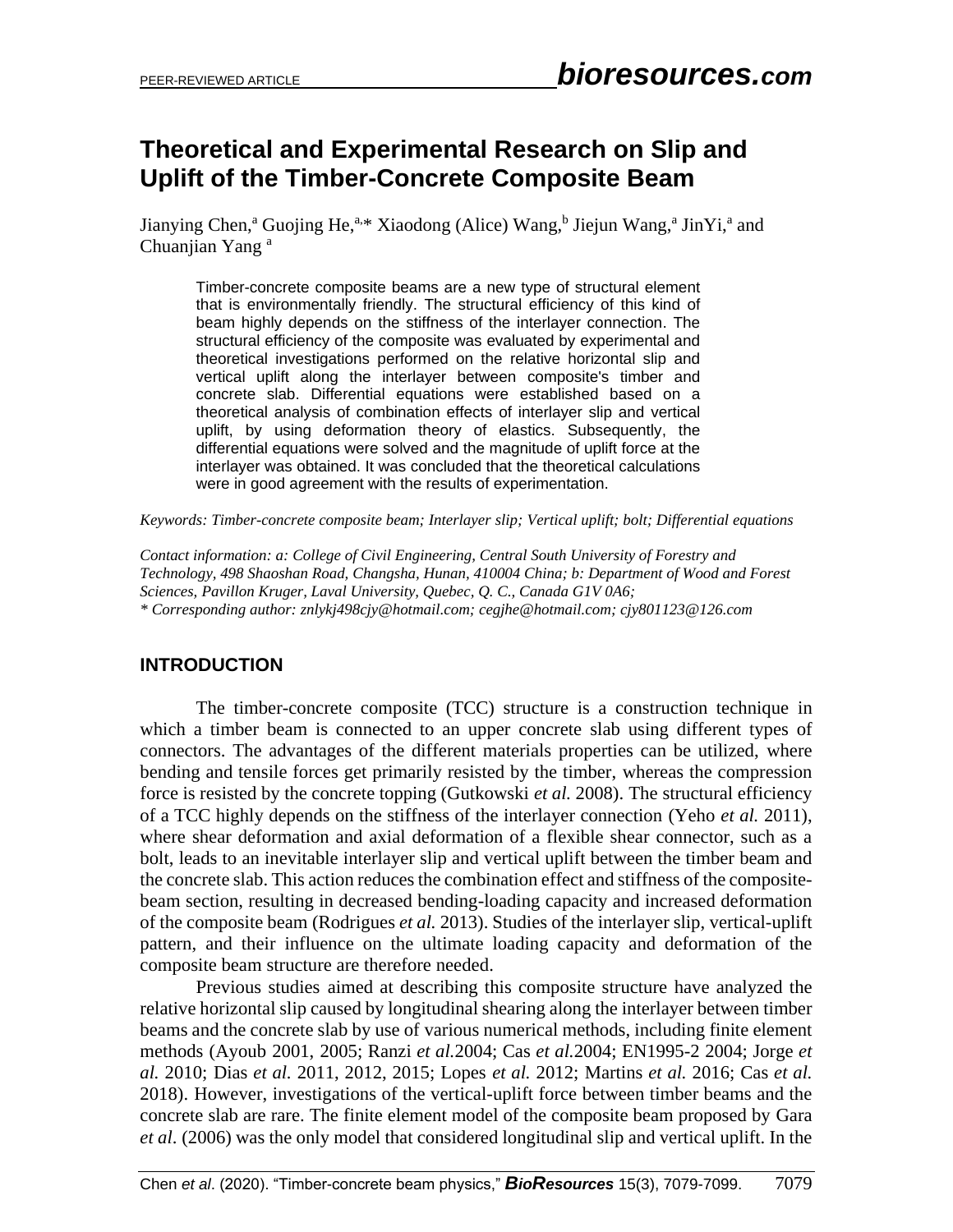British codes (BS5400-5. 2005), the shear resistance of the connector in composite beams and its vertical-uplift force must be computed. However, the method of the calculation is not specified in the code.

The objective of this study was to research the influence on the interface slip and vertical lifting force by changing the shear connection ratios and the arrangement of the bolts. The specific objective was to calculate the vertical-uplift force and develop differential equations of simply supported TCC beams with respect to the interface slip and vertical uplift.

#### **EXPERIMENTAL**

#### **Specimens and Material Properties**

The experimental tests investigated the influence of different shear connection ratios and arrangement of shear connectors on relative horizontal slip and vertical-uplift force. The bolt connector is assumed to act as a tension member of the vertical-uplift force in the experiment. Additionally, the uplift of the composite beam is assumed to be small, and the axial tensile stress of the bolt cannot reach the tensile yield strength. The strain gauges were attached to each side of the middle section of the bolt rod and perpendicular to the longitudinal direction of the beam. The experimental magnitude of the uplift force on the bolt can be calculated based on the measured strain under load and the bolt properties, as shown in Eq. 1.

$$
F = E_s \cdot \varepsilon_s \cdot A_s \tag{1}
$$

In this equation, *F* is the vertical-uplift force,  $E_s$  is the elastic modulus of the bolt,  $\varepsilon_s$  is the average strain of the two sides of the bolt, and  $A_s$  is the cross-sectional area of the bolt.

Five simply supported 2.8 m span TCC beams with bolt connectors were constructed for the experiment. To enhance the overall performance of composite beams, the concrete slabs were configured with longitudinal and horizontal steel bars with yield strength of 330 MPa. The diameter of these steel bars was 8 mm, and the spacing was 100 mm. By changing the shear connection ratios of connection and arrangement of the bolts, this work studied the influence of interface slip and vertical lifting force. The parameters of each specimen are shown in Table 1, and the construction process of the beams is shown in Fig. 1.



**Fig. 1.** Construction of the TCC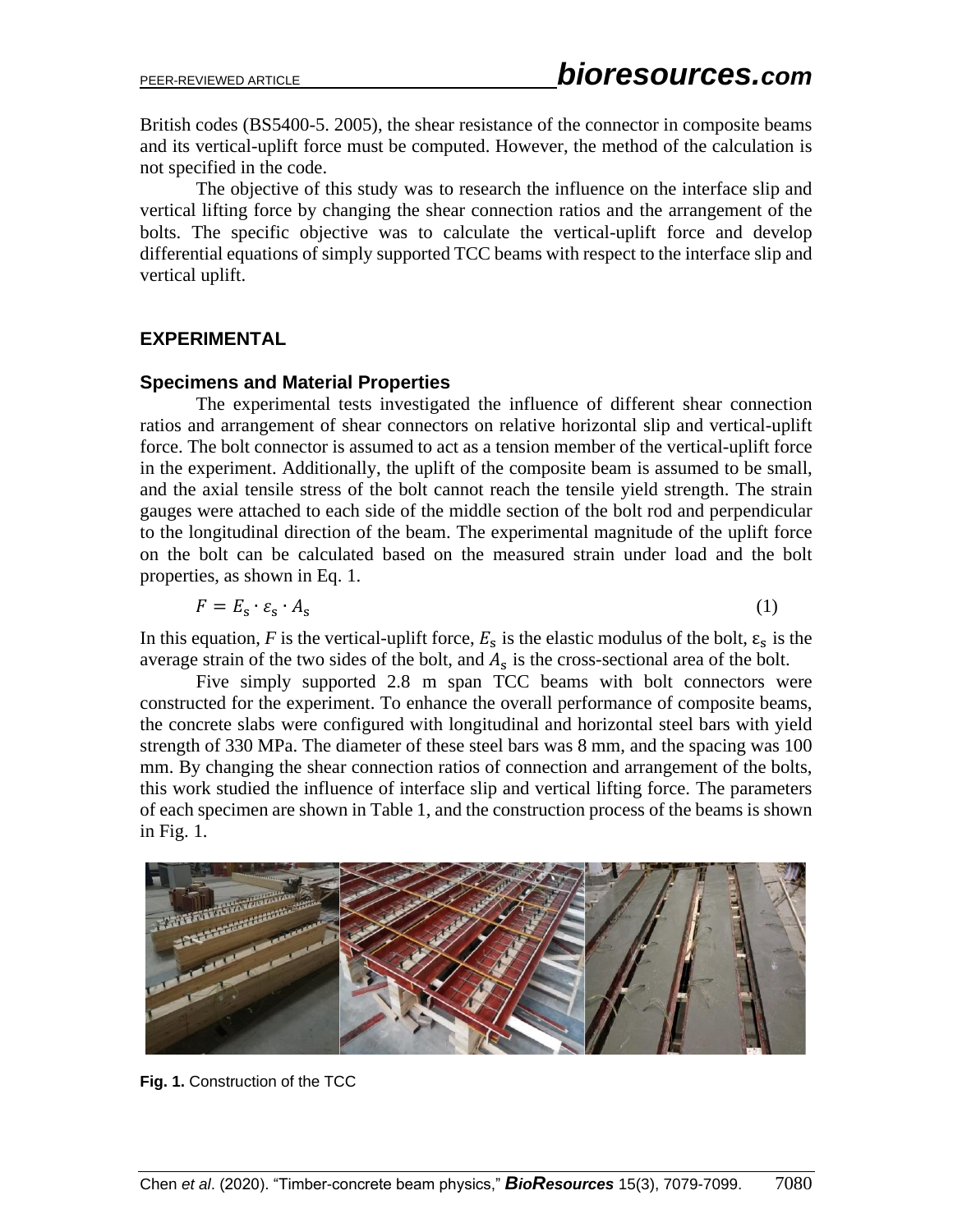The structural efficiency of a TCC beam highly depends on the number of shear connectors. In this study, the shear connection ratios of composite beams was evaluated in terms of the ratio of the number of shear connectors (*n*) used in the composite beam, to the number of shear connectors used in the composite beam with a full shear connection  $(n_f)$ , *i.e*. (*n*/*n*f). The number of shear connectors used in the composite beam with a full shear connection  $(n_f)$  can be calculated using Eq. 2,

$$
n_{\rm f}=V_{\rm l}/N_{\rm f}
$$

(2)

where  $V_1$  is the maximum longitudinal shear force at the interface and  $N_f$  is the shear bearing capacity of an individual connector with a theoretical value of 26.6 kN (He *et al.* 2016).

| NO. of<br>Beam   | Dimension of<br>beam          | Dimension of<br>slab          | Bolt spacing (mm)   |                       | Shear<br>connection     |  |
|------------------|-------------------------------|-------------------------------|---------------------|-----------------------|-------------------------|--|
|                  | Height $\times$ Width<br>(mm) | Height $\times$ Width<br>(mm) | Bend-shear<br>stage | Pure bending<br>stage | ratios of<br>connection |  |
| CWW <sub>1</sub> | $300 \times 100$              | $70 \times 400$               | 100                 | 100                   |                         |  |
| CWW <sub>2</sub> | $300 \times 100$              | $70 \times 400$               | 140                 | 140                   | 0.72                    |  |
| CWW <sub>3</sub> | $300 \times 100$              | $70 \times 400$               | 200                 | 200                   | 0.52                    |  |
| CWW4             | $300 \times 100$              | $70 \times 400$               | 280                 | 280                   | 0.38                    |  |
| CWW <sub>5</sub> | $300 \times 100$              | $70 \times 400$               | 123                 | 290                   | 0.72                    |  |

**Table 1.** Timber-Concrete Composite Beam Specimen Parameters

#### *Timber*

The glued timber blocks used in the tests were made of Xing'an larch wood and joined with polyurethane glue. Six specimens were tested according to the in the test method for tensile strength parallel to grain of wood (GB/T 1938-2009) (Fig. 2), where the tensile strength was found to be 115.9 MPa. According to the method of testing in compressive strength parallel to grain of wood (GB/T 1935-2009), six full scale specimens with dimensions of 30 mm  $x20$  mm  $x 20$  mm were tested (Fig. 3), where the compressive strength was 48.2 MPa. The modulus of elasticity in compression parallel to grain of wood (GB/T 15777-2017) was tested for seven full scale specimens with dimensions of 60 mm  $\times$  20 mm  $\times$  20 mm were tested (Fig. 4), and the modulus of elasticity was 13.8 GPa.



**Fig. 2.** Tensile strength test of timber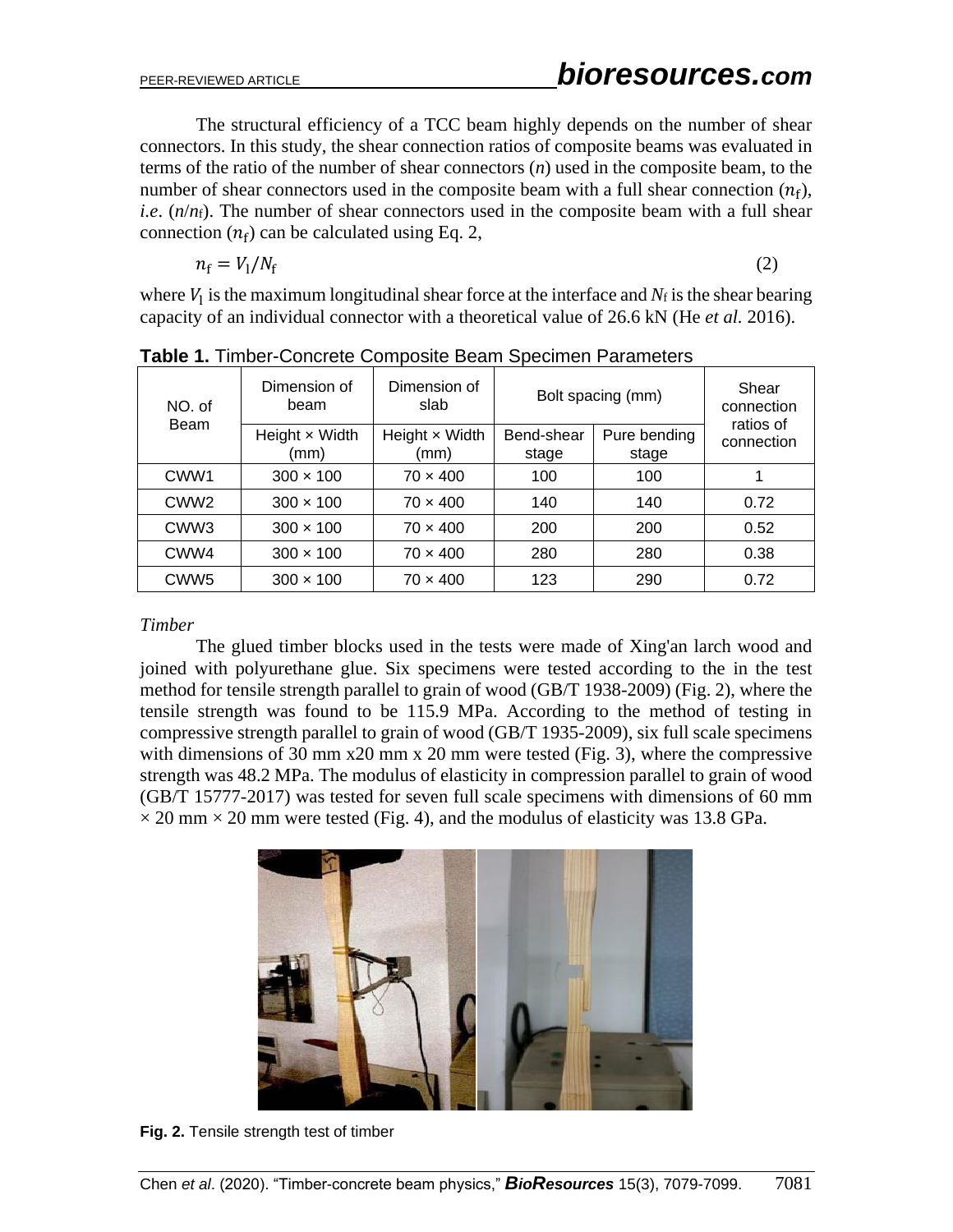

**Fig. 3.** Compressive strength test of timber



**Fig. 4.** Test for the modulus of elasticity in compression parallel to grain of wood

The density of the timber was determined for six wood pieces with the dimension 20 mm  $\times$  20 mm  $\times$  20 mm. The mean density of the timber was found to be 552.0 kg/m<sup>3</sup>.

## *Concrete*

Six concrete blocks with a size of 150 mm $\times$ 150 mm $\times$ 150mm were made in the laboratory of Central South University of Forestry and Technology, where also the five TCC slabs were cast. The expected strength class of the concrete was C30. The actual mean strength of the concrete was 31.78 MPa, and the actual mean density of concrete was found to be 2385.0 kg/m<sup>3</sup> (Fig. 5). The elastic modulus of the concrete was 30 GPa.

The high-strength bolts were of diameter 16 mm and length 120 mm, had Mthreading and were bought from Suzhou Qiangda Fastener Industry Co., Suzhou, China. The material parameters were provided by the manufacturer, where the bolt tensile strength was 1200 MPa with yield strength of 1080 MPa. The elastic modulus of the bolt was 210 GPa. In this paper, the bolt-penetration depth in the timber was 80 mm.

Base on the following Eq. 3, the horizontal shear stiffness  $(K<sub>1</sub>)$  of the bolts in the positive moment region was calculated to be 7862 N/mm by using the experimental properties of the concrete and bolts.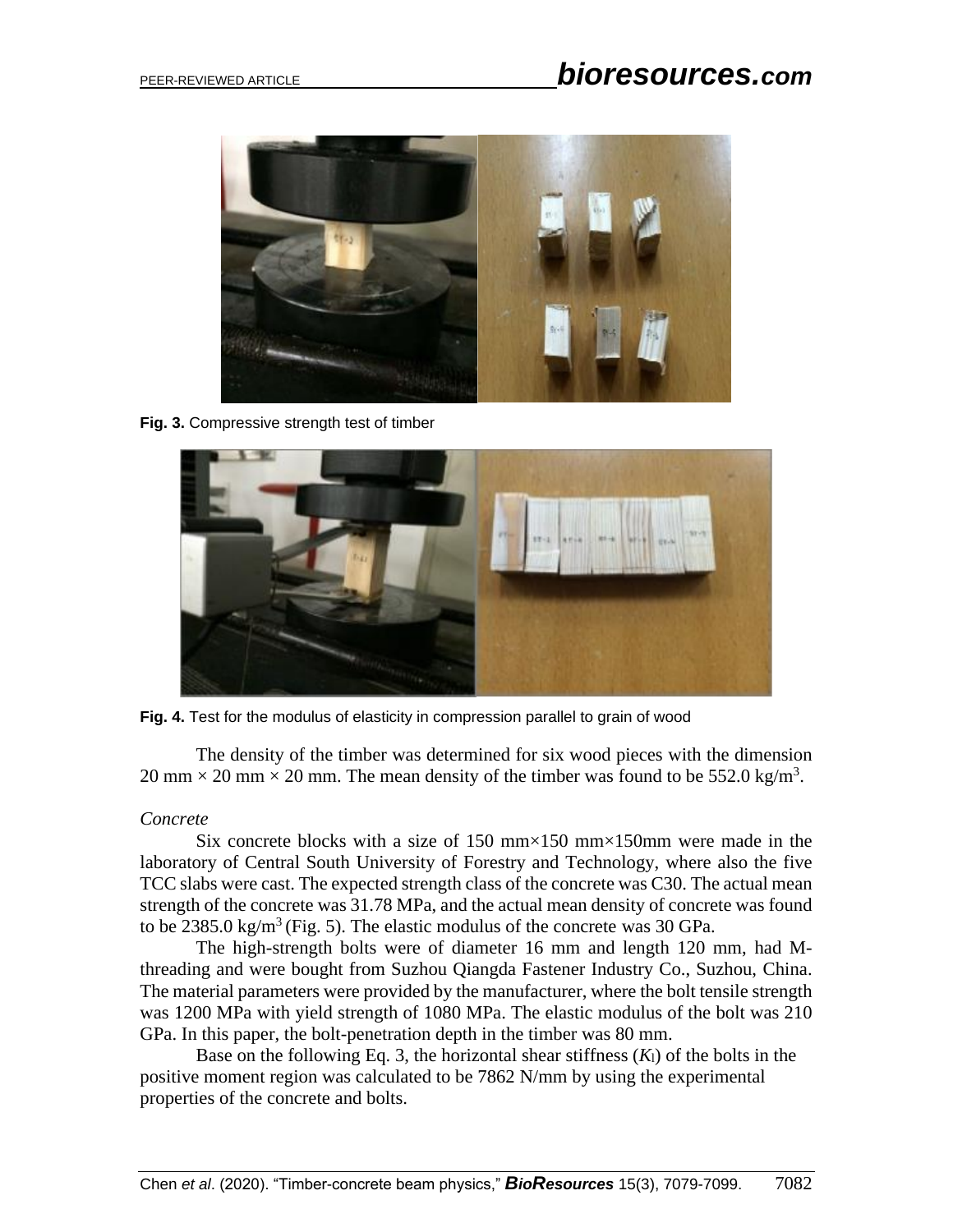

**Fig. 5.** Compressive strength test of concrete

#### **Test Device and Procedure**

In this test, the bending load was applied with a distribution beam at a 2-point symmetric section. The load was applied by a 20-ton mechanical jack, and the loading speed was controlled by an ancillary reader and force sensor. A steel backing plate was placed at each loading point to avoid stress concentrations leading to local crushing of the concrete. The test is a static monotonic loading test, divided into a preloading phase and a loading phase. The preloading phase was completed in three stages with a loading of 8 kN per stage. Data acquisitions of the preload phase were performed to verify that the data was reasonable and that each device functioned normally. The loading phase also applied a loading of 8 kN per stage. Near the cracking load, the loading was reduced to 4 kN per stage. The beam was allowed to rest for approximately 2 min after each loading to allow the deformation of the beam to be fully formed. The data were collected with a static strain tester (TST38326, Jingjiang Tester Co., Ltd., Jingjiang, China), and the location and developing trend of the crack was monitored.

The strains of the timber beam and the concrete slab were measured by electric resistance strain gauges. The timber beam deflection, the relative horizontal slip between the timber beam and concrete slab, and the vertical-uplift displacement between the timber beam and the concrete slab were measured with dial indicators (321-123-4D, Guilin Guanglu Digital Measurement and Control Co., Ltd., Guilin, China). The on-site testloading apparatus of the composite beam is shown in Fig. 6.



**Fig. 6.** Photo of the TCC beam loading experiment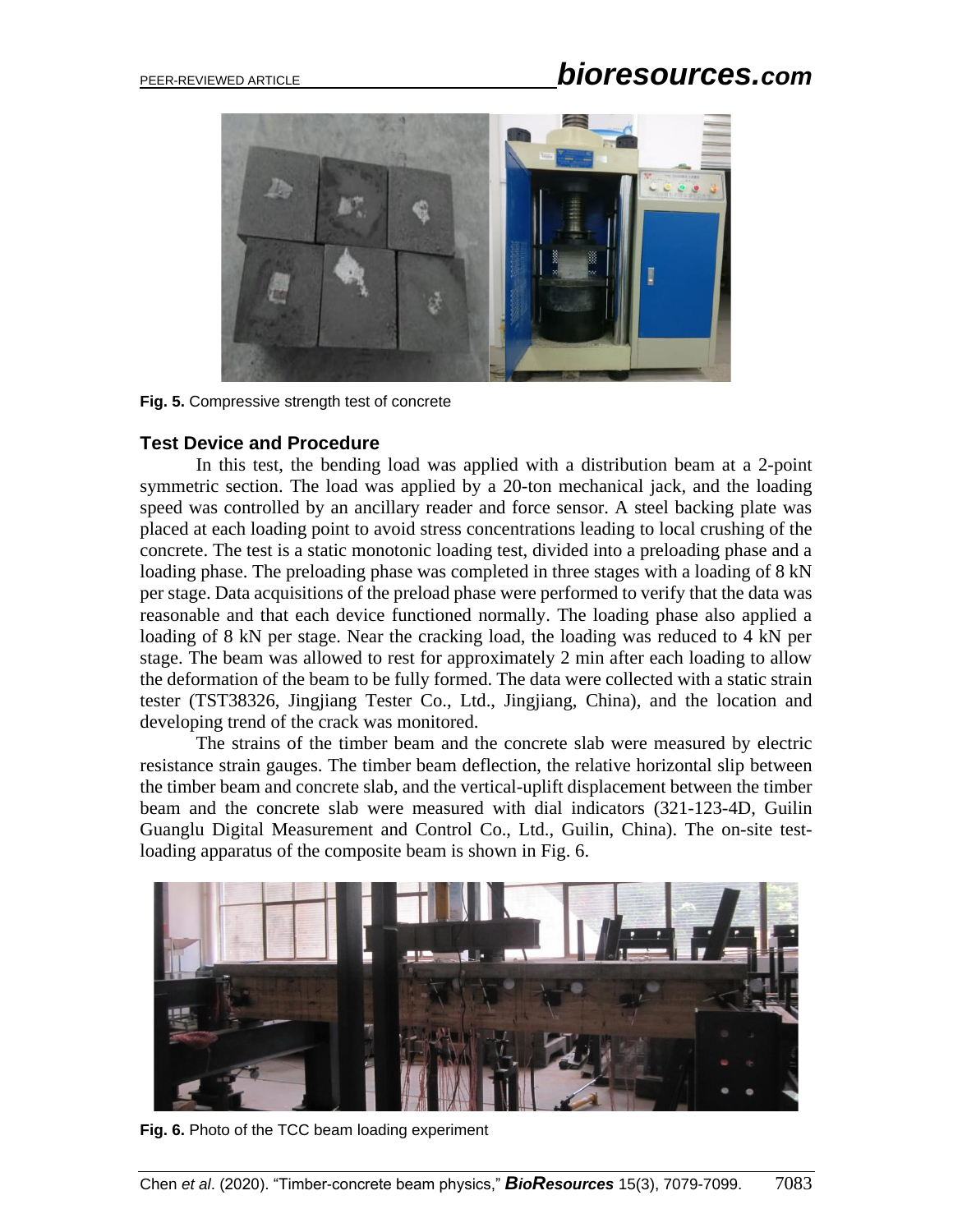#### **Experimental Description**

Five composite beams with a large shear span ratio were designed for the bending test. All specimens failed in bending mode; even if partial shear connectors were used, there was no shear failure of the bolt. The specific failure process of each specimen was similar; *i.e*., when the load reached approximately 0.1 Pu (Pu is the ultimate bearing capacity of the composite beam), the natural bonding of the interlayer along the concrete slab and the timber beam began to fail. When the load reached approximately 0.4 Pu, the engineered timber beam emitted a subtle sound and the concrete slab showed visible bending cracks on the base edge of the loading point. When the load reached approximately 0.6 Pu, the engineering timber beam made a loud snapping sound, the timber fibre on the lower edge of the timber beam began to fail, and the concrete slab showed visible bending cracks on the edge of the loading point. The bending cracks increased in number and expanded as the load was increased. When the load reached Pu (Pu of CWW1, CWW2 and CWW3 were 176KN, 168KN and 152KN respectively), the upper edge of the concrete slab was crushed at the loading point, the lower edge of the concrete slab was tensile-fractured, and the base edge of the timber beam was tensile-fractured, resulting in a loss of bearing capacity of the composite beam. Because the bonding layer in the beams CWW4 and CWW5 had insufficient strength, the cementing layers cracked prior to overall failure of the beam because of insufficient shear strength, which led to a loss of bearing capacity and an early failure of the composite beam. Failure was shown to occur when beam CWW4 was loaded to 100 kN and beam CWW5 was loaded to 132 kN.

## **Analysis of Test Results**

The magnitude of relative horizontal slip and vertical-uplift displacement along the interlayer of the composite beam are the key factors that reflect the structural efficiency of a TCC beam. Figure 7 shows the displacement gauge diagram of the slip and uplift measurements for the TCC beam. In Fig. 7, N1-N4 are the displacement gauges that measured the relative horizontal slip: from the midspan to the end of the beam, while N5 and N6 are the displacement gauges that measured the uplift on both ends.



**Fig. 7.** Displacement gauge diagram of the slip and uplift measurement

In Fig. 8, the relative horizontal slip curve of the tested composite beam is shown. The uplift displacement curve of the tested composite beam is shown in Fig. 9. The characteristics of the composite beam in relative horizontal slip and vertical uplift lead to the following conclusions:

(1) The spacing of the bolt, *i.e*., the shear connection ratios of the shear connectors has a significant influence on the relative horizontal slip of the interlayer. The relative horizontal slip increases as the spacing between two adjacent bolt connectors increases.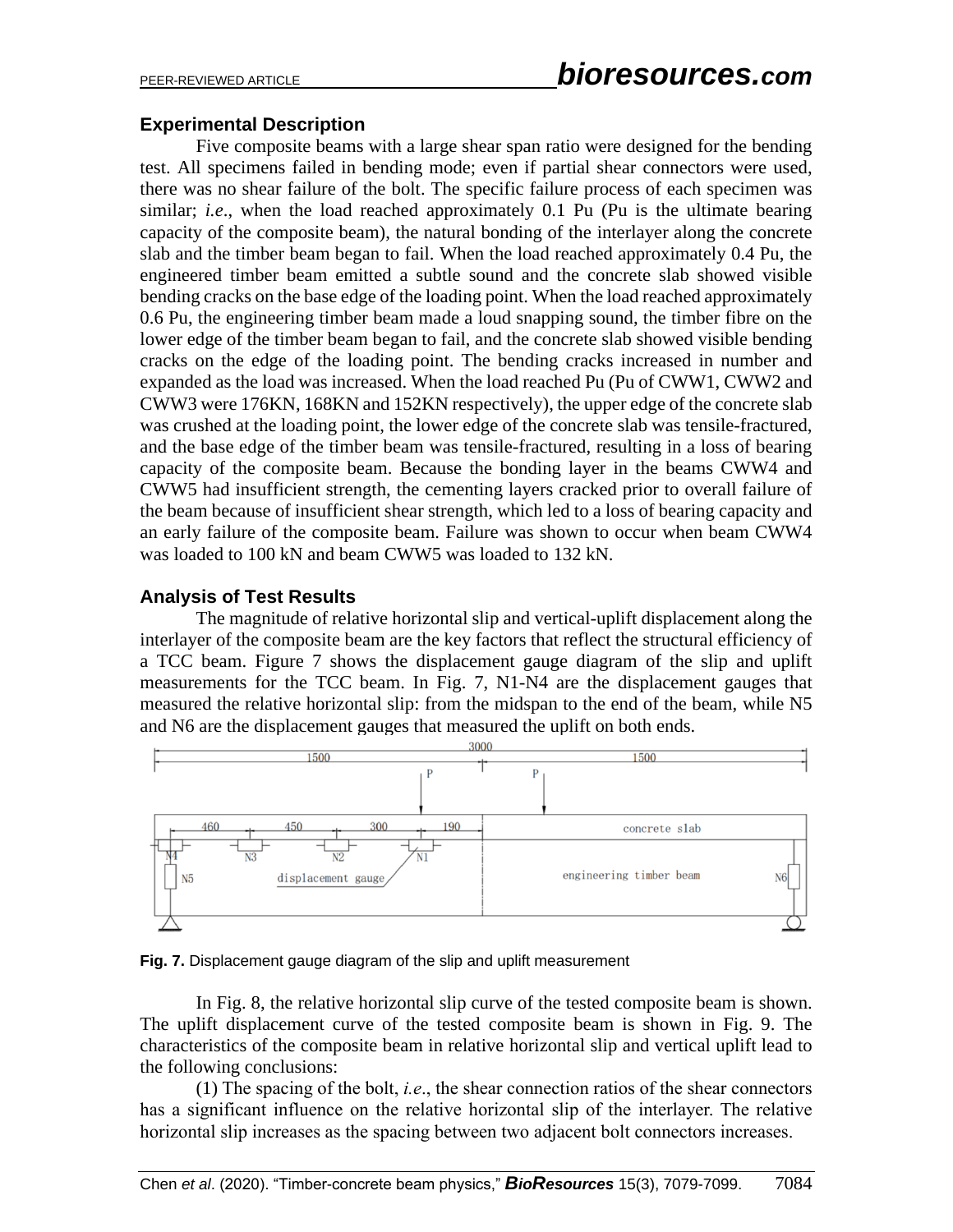

**Fig. 8.** Measured slip distribution curves of the TCC beam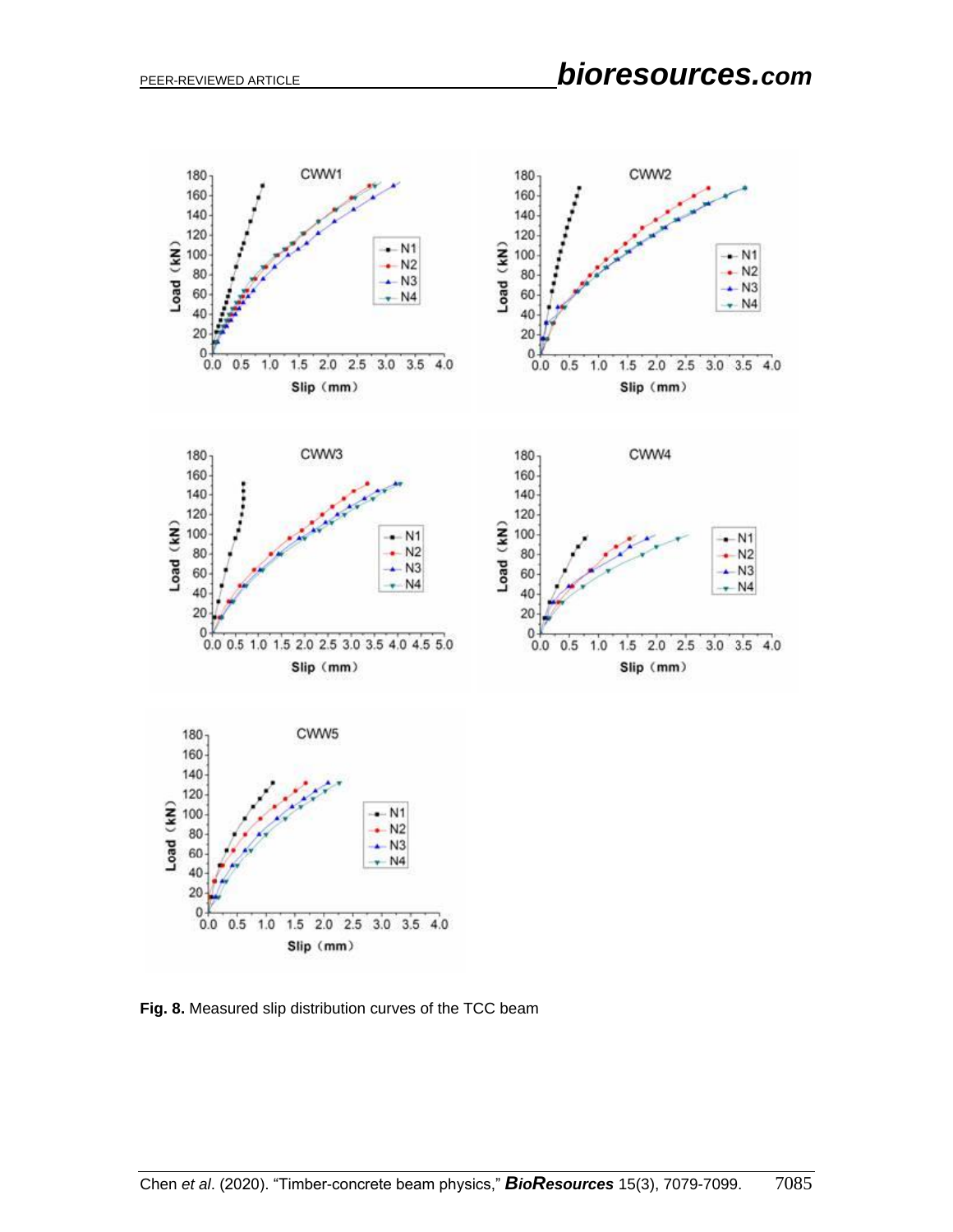

**Fig. 9.** The measured uplift displacement curves on the beam end of the TCC beam

For beams CWW1 to CWW4, the bolt spacing increases from 100 mm to 280 mm, and the relative horizontal slip on the beam ends increases from 1.3 mm to 2.6 mm under a vertical load of 100 kN.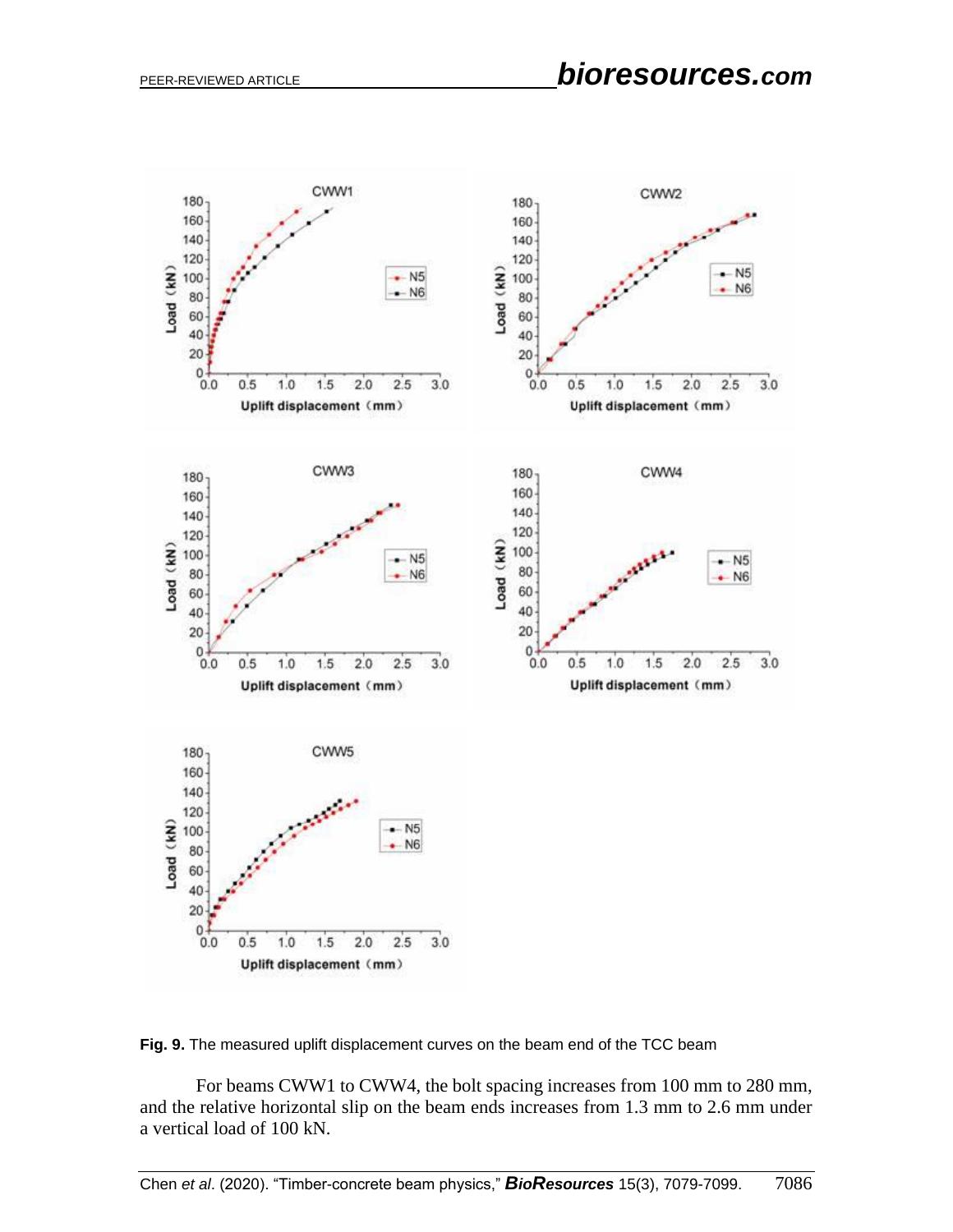(2) As the load increases continuously, the value of the relative horizontal slip also increases continuously, and the development rate of the slip at the later loading stage is significantly faster than that of previous stages. The measured results indicate that when the load exceeds 0.1 Pu, the relative horizontal slip begins to occur at the interlayer between the timber beam and the concrete slab, and as the load increases continuously, the relative horizontal slip also increases. When the load goes over 0.4 Pu, the development rate of the relative horizontal slip accelerates significantly.

(3) When the bolts are evenly positioned along the beam, the maximum relative horizontal slip occurs near the end of the beam. The relative horizontal slip gradually decreases from the beam end to the midspan and its value is small within a distance of L/6 to both sides of the midspan.

(4) The shear connection ratio of the shear connectors is the same for beams CWW2 and CWW5, but their arrangement is different. Under the same load, the uplift displacement is slightly smaller on the end of beam CWW5 than on the end of beam CWW2, indicating that the arrangement of CWW5 is better.

(5) The uplift displacement at the end of the composite beam increases as the spacing between two adjacent bolt connectors increases. When the bolt spacing increases from 100 mm to 280 mm from beam CWW2 to beam CWW4, the uplift displacement increases gradually from 0.6 mm to 1.8 mm under a vertical load of 100 kN.

(6) As the load increases continuously, the vertical-uplift displacement also increases continuously; the development rate of the uplift displacement at later loading stages is gradually increasing compared with that of previous stages.

(7) The slip detected by gauge N4 at the end of beam CWW1 was smaller than that detected by gauge N3. This result is mainly attributed to the full-section compression of the concrete flange because the beam CWW1 was the composite beam with a full shear connection, and the constraints by the support at the end of the beam. By contrast, this phenomenon did not occur in beams with partial shear connections.

## **THEORETICAL ANALYSIS**

#### **Basic Assumptions**

Under the operating load, the timber-concrete composite beam approximates an elastic stage. The compressive strain of the concrete slab also lies in the linearly increasing segment of the stress-strain curve. The timber beam and the concrete slab can be viewed as approximate elastic bodies with the following assumptions:

(1) The vertical-uplift force along the interlayer of the composite beam is positively proportional to the relative deflection difference between the top surface of the upper-wing edge of the timber beam and the base of the concrete slab, *i.e.* the uplift displacement.

(2) The horizontal shear force along the interlayer of the composite beam is positively proportional to the relative horizontal displacement difference between the timber beam and the concrete slab, *i.e*., the magnitude of its relative slip.

(3) Assume that the timber beam and the concrete slab of the composite beam obey the cross-section assumption at loading. Although the bending curvatures vary, each satisfies the basic bending theory.

## **Stiffness Coefficient**

Based on the above assumptions, to calculate the interaction between the TCC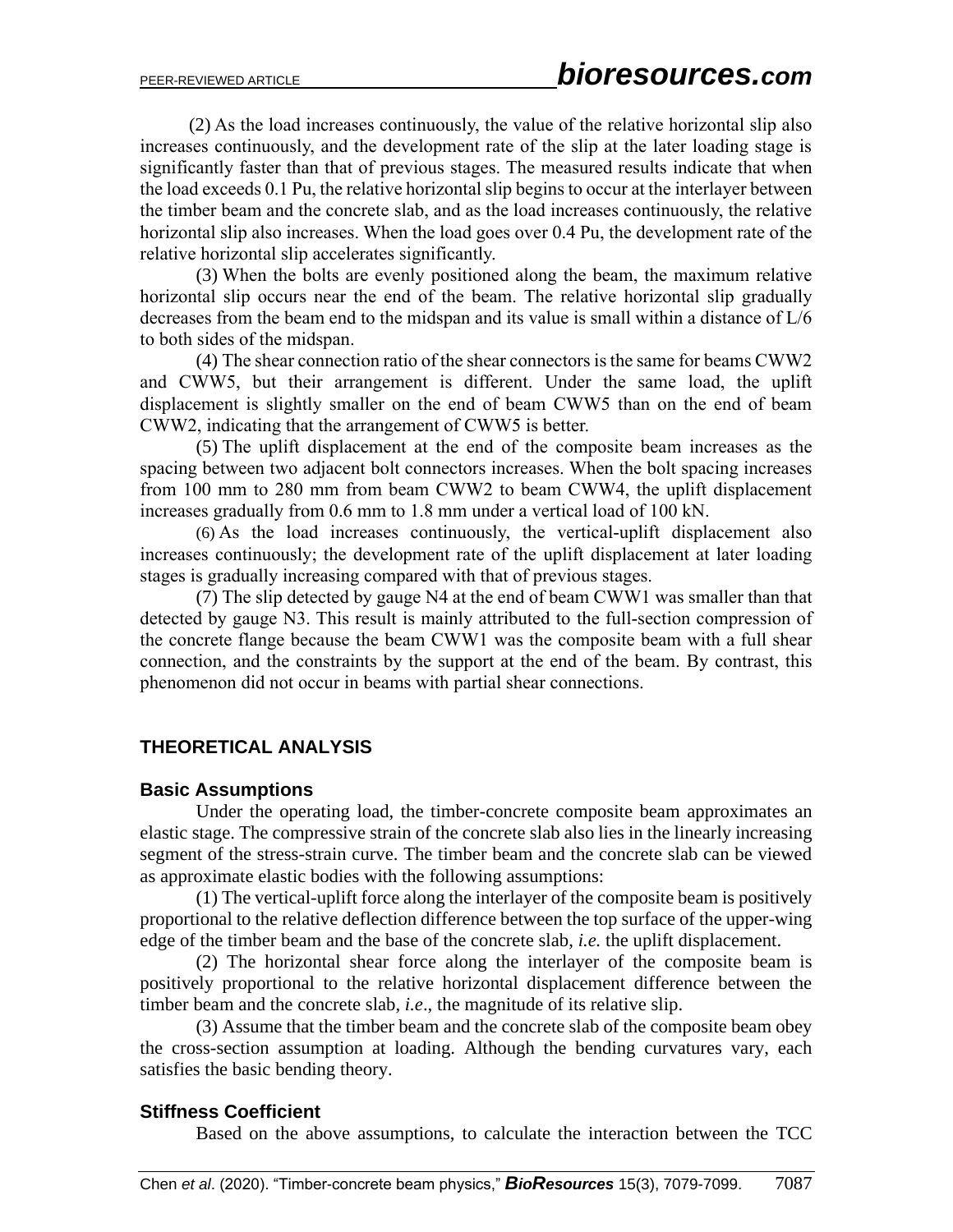beams along the interlayer, the horizontal shear stiffness and the vertical anti-uplift stiffness of the bolt shear connector must be estimated as follows:

(1) The horizontal shear stiffness  $K<sub>1</sub>$  is the horizontal shear per unit slip. The following formula was proposed based on the experimental formulas by He *et al*. (2016), Xie *et al.* (2017), Fu *et al.* (2008), and Jiang *et al.* (2007),

$$
K_{\rm l} = 0.03\sqrt{E_{\rm w} \cdot l_{\rm w}} \cdot d^2 \tag{3}
$$

where  $E_w$  is the elastic modulus of the timber, *d* is the bolt-connector diameter, and  $l_w$  is the length of the bolt connector embedded in the timber.

(2) Vertical anti-uplift stiffness  $K_v$  is the vertical tensile force per unit uplift displacement, which can be calculated based on experimental results and according to the following definition of uplift stiffness,

 $K_{\rm v} = F/Y$  (4)

where *Y* is the vertical uplift displacement between the timber beam and the concrete slab at the bolt location.

#### **Model Construction**

As shown in Fig.10, an infinitesimal elementdx is defined under concentrated loading. The meaning of each variable is listed in Table 2.



**Fig. 10.** Infinitesimal element force diagram of theTCC beam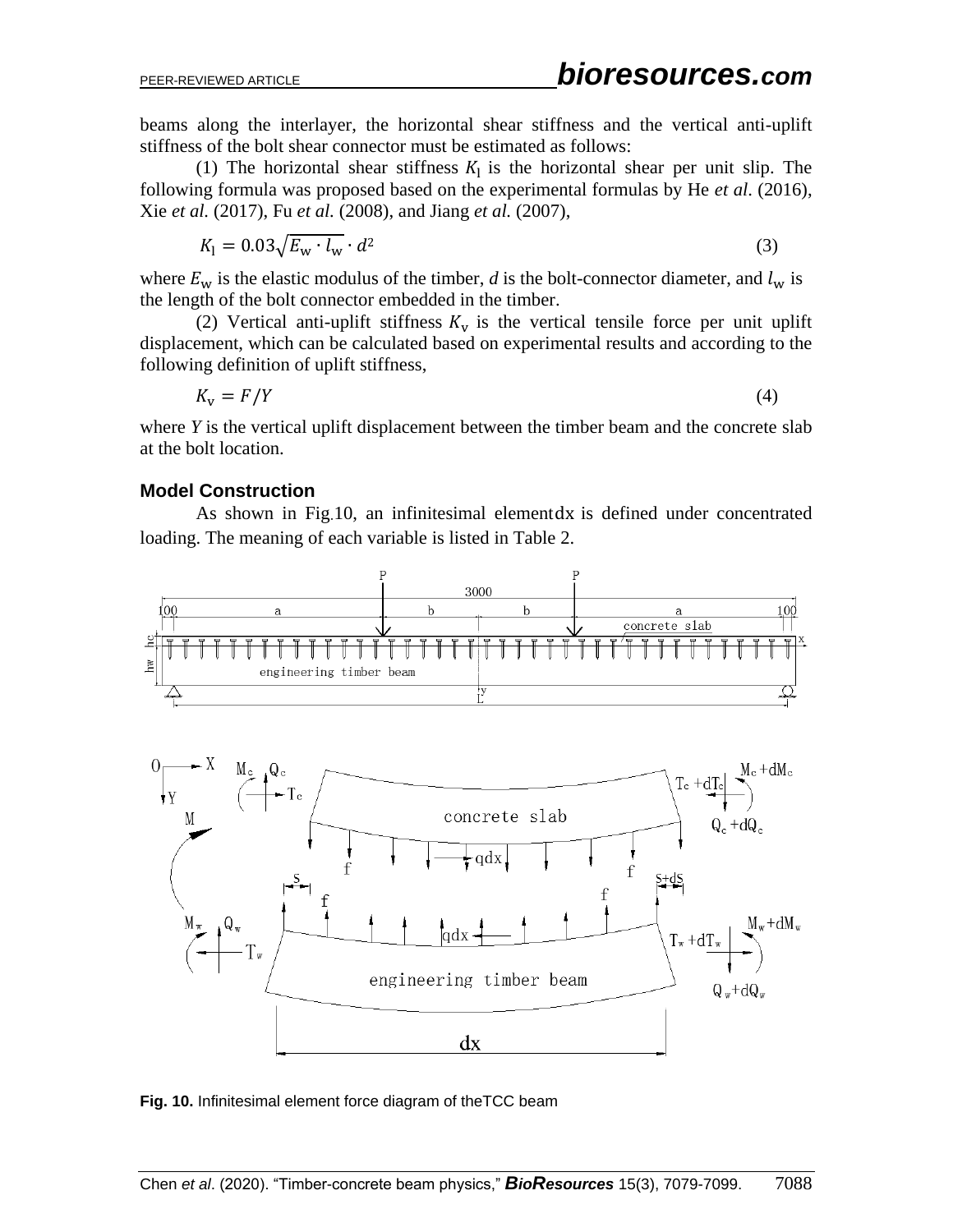| Symbol<br>(units)     | Meaning                                                                                    | Symbol<br>(units) | Meaning                                                    |  |  |
|-----------------------|--------------------------------------------------------------------------------------------|-------------------|------------------------------------------------------------|--|--|
| L(m)                  | Composite beam span                                                                        | F(kN)             | Uplift force on bolt                                       |  |  |
| $P$ (kN)              | Concentrated load on the composite<br>beam                                                 | $f$ (kN/m)        | Vertical uplift force per unit length on<br>the interlayer |  |  |
| $hc$ (m)              | Section height of the concrete slab                                                        | $q$ (kN/m)        | Horizontal shear per unit length on<br>the interlayer      |  |  |
| $h_{\rm W}$ (m)       | Section height of the timber beam                                                          | S(m)              | Relative horizontal slip on the<br>interlayer              |  |  |
| h(m)                  | Distance between the centroidal axis<br>of the two cross-sections of the<br>composite beam | Y(m)              | Vertical uplift on the interlayer                          |  |  |
| $T_{\rm C}$ (kN)      | Axial force of the concrete slab                                                           | $Q_C(kN)$         | Vertical shear of the concrete slab                        |  |  |
| $T_W(kN)$             | Axial force of the timber beam                                                             | $Q_W(kN)$         | Vertical shear of the timber beam                          |  |  |
| $M_{\rm C}$<br>(kN·m) | Bending moment by the concrete<br>slab alone                                               | $y_c(m)$          | Vertical deflection of the concrete<br>Islab               |  |  |
| Mw<br>(kN·m)          | Bending moment by the timber beam<br>lalone                                                | $y_w(m)$          | Vertical deflection of the timber<br>lbeam                 |  |  |
|                       | $M$ (kN $\cdot$ m) External bending moment by the composite beam                           |                   |                                                            |  |  |

#### **Table 2.** Meaning of Each Variable of the TCC Beam

#### **Development of the Differential Equations**

The shear-resistant connector of the bolt is evenly placed in the composite beam with a bolt spacing of *e*. The following equation can be obtained from Eq. 4:

$$
F = e \cdot f = K_v \cdot (y_w - y_c) = K_v \cdot Y \tag{5}
$$

Set the tensile strain of the fibre under the concrete slab and the tensile strain of the fibre on the timber beam to  $\varepsilon_w$  and  $d\varepsilon_c$ , respectively. The relative horizontal slip increment on the beam segment d*x* is d*S*. Using the deformation coordination conditions, the slip strain Δ*ε* is as follows:

$$
\Delta \varepsilon = dS/dx = \varepsilon_{\rm w} - \varepsilon_{\rm c} \tag{6}
$$

If  $T_c = T_w = T$ , then the strain of the concrete slab and the timber beam is obtained by  $\sum x=0$  and  $\sum y=0$  as follows:

$$
f = -dQ_c/dx \tag{7}
$$

$$
f = dQ_w/dx \tag{8}
$$

$$
q = dT/dx \tag{9}
$$

Differentiate Eq. 5 as follows:

$$
\frac{\mathrm{d}^2 f}{\mathrm{d}x^2} = \frac{K_v}{e} \cdot \left(\frac{\mathrm{d}^2 y_w}{\mathrm{d}x^2} - \frac{\mathrm{d}^2 y_c}{\mathrm{d}x^2}\right) \tag{10}
$$

The sectional curvature, the elastic modulus and the moment of inertia of the concrete slab and the timber beam are  $\phi_c$ ,  $\phi_w$ ,  $E_c$ ,  $E_w$ ,  $I_c$ , and  $I_w$ , respectively. The correlation among the deflection, the bending moment and the curvature results in the following: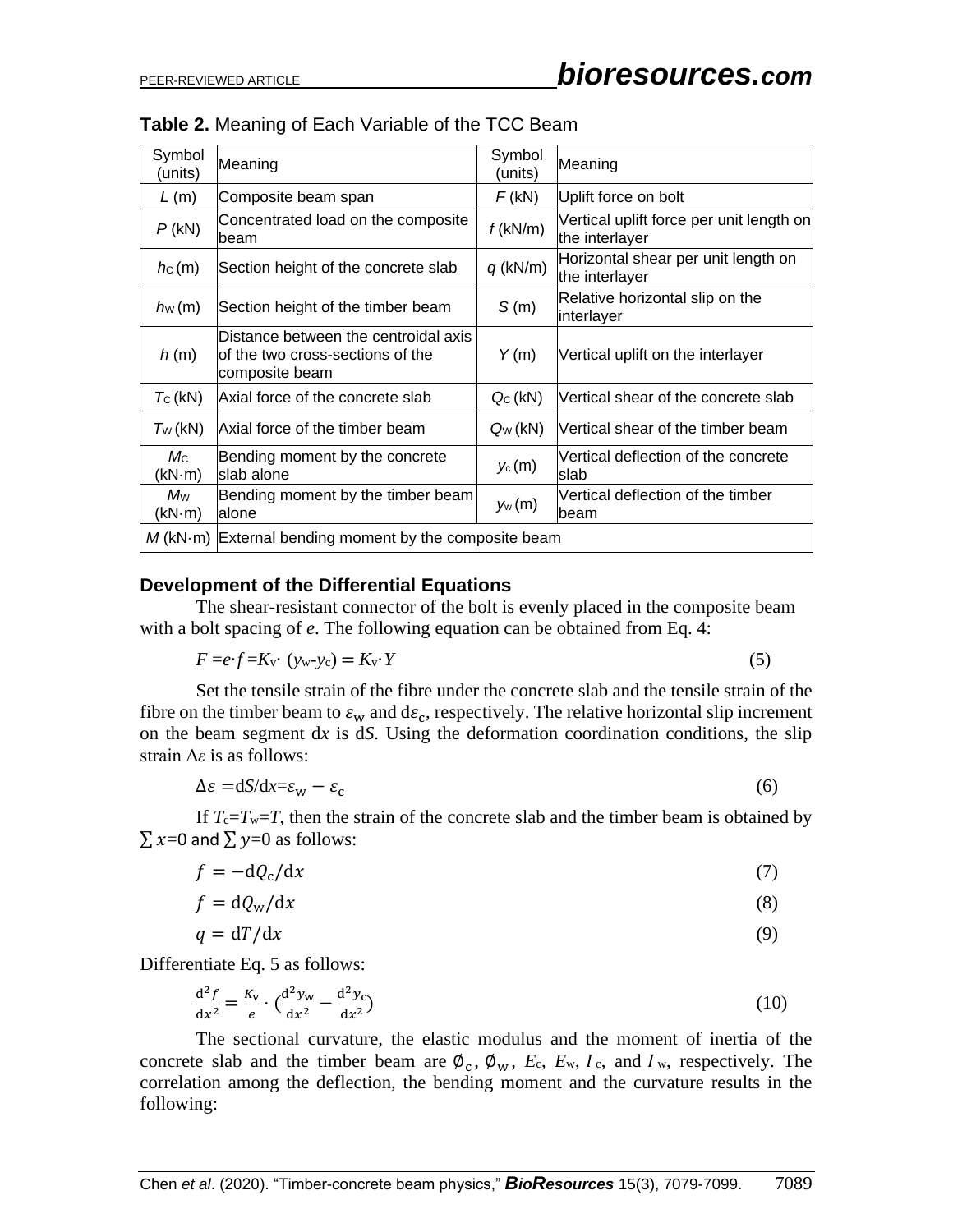$$
\phi_{\rm w} = -\frac{d^2 y_{\rm w}}{dx^2} = \frac{M_{\rm w}}{E_{\rm w} I_{\rm w}}\tag{11a}
$$

$$
\phi_c = -\frac{d^2 y_c}{dx^2} = \frac{M_c}{E_c I_c} \tag{11b}
$$

Substituting Eqs. 11a and 11b into Eq. 10 and differentiating results in Eq. 12 as follows:

$$
\frac{d^4 f}{dx^4} = \frac{K_V}{e} \cdot \left(\frac{1}{E_C \cdot I_C} \frac{d^2 M_C}{dx^2} - \frac{1}{E_W \cdot I_W} \frac{d^2 M_W}{dx^2}\right)
$$
(12)

In Fig. 10, take the moment on the left cross-section of the infinitesimal element from the concrete slab, omit the high-order differential terms  $dQ_c$  dx and  $f \cdot dx^2/2$ , and combine the result with Eq. 7 to obtain the following equation:

$$
\frac{\mathrm{d}^2 M_{\rm c}}{\mathrm{d}x^2} = -f - \frac{h_{\rm c}}{2} \cdot \frac{\mathrm{d}q}{\mathrm{d}x} \tag{13}
$$

In Fig. 10, take the moment on the left cross-section of the infinitesimal element from the timber beam, omit the high-order differential terms  $dQ_w \, dx$  and  $f \cdot dx^2/2$ , then differentiate the result and combine it with Eq. 8 to obtain the following equation:

$$
\frac{d^2 M_w}{dx^2} = f - \frac{h_w}{2} \cdot \frac{dq}{dx}
$$
 (14)

Substitute Eqs. 13 and 14 into Eq. 12. Combine the result with the differentiation of Eq. 9 and simplify it to obtain the following equation:

$$
\frac{d^4 f}{dx^4} + A_1 \cdot f + A_2 \cdot \frac{d^2 T}{dx^2} = 0
$$
\n(15)

where  $A_1 = \frac{K_v}{g}$  $\frac{K_{\mathbf{V}}}{e}$   $\cdot$   $\left(\frac{1}{E_{\mathbf{C}}} \right)$  $\frac{1}{E_{\rm c}I_{\rm c}} + \frac{1}{E_{\rm w}}$  $\frac{1}{E_{\text{w}}I_{\text{w}}}; A_2 = \frac{K_{\text{v}}}{e}$  $\frac{K_{\rm V}}{e}$  •  $\left(\frac{h_{\rm C}}{2E_{\rm C}}\right)$  $\frac{h_{\rm c}}{2E_{\rm c}I_{\rm c}} - \frac{h_{\rm w}}{2E_{\rm w}}$  $\frac{n_{\rm w}}{2E_{\rm w}I_{\rm w}}$ .

The following equation can be obtained from assumptions (2):

$$
e \cdot q = K_1 \cdot S \tag{16}
$$

Substituting Eqs. 9 and 6 into Eq. 16 yields the following:

$$
\frac{\mathrm{d}^2 T}{\mathrm{d}x^2} = \frac{K_1}{e} (\varepsilon_{\rm w} - \varepsilon_{\rm c}) \tag{17}
$$

Using the basic calculation assumption (3), set the cross-sectional area of the concrete slab and the timber beam to *A*<sup>c</sup> and *A*w. According to the correlation between the internal force and strain, Eqs. 18 and 19 are as follows:

$$
\varepsilon_{\rm c} = \frac{M_{\rm c}}{E_{\rm C} \cdot I_{\rm C}} \cdot \frac{h_{\rm c}}{2} - \frac{T}{E_{\rm c} \cdot A_{\rm C}} \tag{18}
$$

$$
\varepsilon_{\rm w} = \frac{r}{E_{\rm w} A_{\rm w}} - \frac{M_{\rm w}}{E_{\rm w} I_{\rm w}} \cdot \frac{h_{\rm w}}{2} \tag{19}
$$

Substitute Eqs. 18 and 19 into Eq. 17 to obtain the following equation:

$$
\frac{\mathrm{d}^2 T}{\mathrm{d}x^2} = \frac{K_1}{e} \cdot \left(\frac{1}{E_{\rm c} \cdot A_{\rm c}} + \frac{1}{E_{\rm w} \cdot A_{\rm w}}\right) \cdot T - \frac{K_1}{e} \cdot \left(\frac{M_{\rm w}}{E_{\rm w} \cdot I_{\rm w}} \cdot \frac{h_{\rm w}}{2} + \frac{M_{\rm c}}{E_{\rm c} \cdot I_{\rm c}} \cdot \frac{h_{\rm c}}{2}\right) \tag{20}
$$

Applying internal and external bending moment balance conditions yields the following:

$$
M_{\rm w} + M_{\rm c} = M - T \cdot h \tag{21}
$$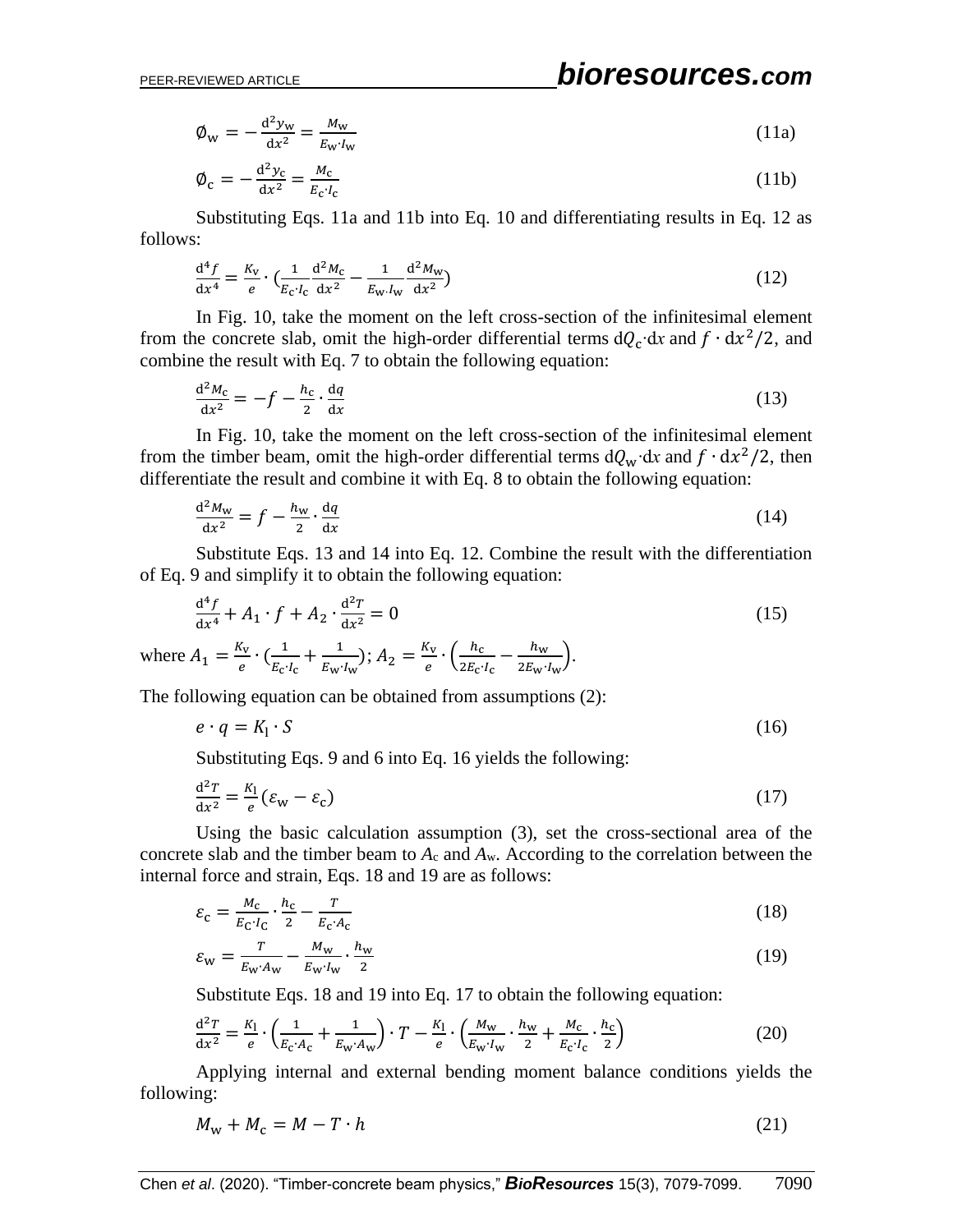Solve Eqs. 10, 11, and 21 simultaneously to obtain the following equations:

$$
\frac{M_{\rm c}}{E_{\rm c}I_{\rm c}} = \frac{E_{\rm w}I_{\rm w}e}{(E_{\rm c}I_{\rm c}+E_{\rm w}I_{\rm w})\cdot K_{\rm v}} \cdot \frac{d^2f}{dx^2} + \frac{M-T\cdot h}{E_{\rm c}I_{\rm c}+E_{\rm w}I_{\rm w}}
$$
(22)

$$
\frac{M_{\rm w}}{E_{\rm w}I_{\rm w}} = -\frac{E_{\rm c}I_{\rm c}e}{(E_{\rm c}I_{\rm c} + E_{\rm w}I_{\rm w})K_{\rm v}} \cdot \frac{d^2f}{dx^2} + \frac{M - T \cdot h}{E_{\rm c}I_{\rm c} + E_{\rm w}I_{\rm w}}\tag{23}
$$

Substitute Eqs. 22 and 23 into Eq. 20 and simplify to obtain the following:

$$
\frac{d^2T}{dx^2} - C_1 \cdot T + C_2 \cdot \frac{d^2f}{dx^2} + C_3 \cdot M = 0
$$
\n(24)

where 
$$
C_1 = \frac{K_1}{e} \cdot \left( \frac{1}{E_c \cdot A_c} + \frac{1}{E_w \cdot A_w} + \frac{h^2}{E_c \cdot I_c + E_w \cdot I_w} \right)
$$
;  $C_2 = \frac{K_1}{K_v} \cdot \frac{-E_c \cdot I_c \cdot h_w + E_w \cdot I_w \cdot h_c}{2(E_c \cdot I_c + E_w \cdot I_w)}$ ;  $C_3 = \frac{K_1}{P} \cdot$ 

ℎ  $\frac{n}{E_c \cdot I_c + E_w \cdot I_w}$ . Eq. 24 is the differential equation set for axial force *T* and vertical-uplift force per unit length *f*.

### **Solving the Differential Equation**

Rewrite Eq. 24 to obtain the following:

$$
\frac{d^2f}{dx^2} = -\frac{1}{c_2} \cdot \frac{d^2T}{dx^2} + \frac{c_1}{c_2} \cdot T - \frac{c_3}{c_2} \cdot M
$$
 (25)

Differentiate Eq. 25 twice to obtain the following:

$$
\frac{d^4f}{dx^4} = -\frac{1}{c_2} \cdot \frac{d^4T}{dx^4} + \frac{c_1}{c_2} \cdot \frac{d^2T}{dx^2} - \frac{c_3}{c_2} \cdot \frac{d^2M}{dx^2}
$$
(26)

Integrate Eq. 25 twice to obtain the following:

$$
f = -\frac{T}{c_2} + \frac{c_1}{c_2} \cdot \int (\int T dx) dx - \frac{c_3}{c_2} \cdot \int (\int M dx) dx + t_1 \cdot x + t_2 \tag{27}
$$

The quantities  $t_1$  and  $t_2$  are integration constants. Substituting Eqs. 26 and 27 into Eq. 15 yields the following:

$$
C_2 \tcdot t_1 \tcdot x - A_1 \tcdot C_2 \tcdot t_2 = 0
$$
\n
$$
(28)
$$

Differentiate the above equation twice, and apply  $\frac{d^4 M}{d^4}$  $\frac{d^{n}M}{dt^{4}x} = 0$  to obtain the following:

$$
\frac{d^{6}T}{dx^{6}} - (C_{1} + A_{2} \cdot C_{2}) \cdot \frac{d^{4}T}{dx^{4}} + A_{1} \cdot \frac{d^{2}T}{dx^{2}} - A_{1} \cdot C_{1} \cdot T = -A_{1} \cdot C_{3} \cdot M
$$
 (29)

Substitute Eq. 26 into Eq. 15 to obtain the following:

$$
f = \frac{1}{A_1 \cdot c_2} \cdot \frac{d^4 T}{dx^4} - \left(\frac{A_2}{A_1} + \frac{C_1}{A_1 \cdot c_2}\right) \cdot \frac{d^2 T}{dx^2} + \frac{C_3}{A_1 \cdot c_2} \cdot \frac{d^2 M}{dx^2}
$$
(30)

Equation 29 is an inhomogeneous linear differential equation for the axial force *T*(x). According to the boundary conditions of the simply supported composite beam, which are listed in the Eqs. 38 through 41, the differential Eq. 29 will be solved and the expression to calculate the axial force  $T(x)$  will be obtained. The expression of the uplift forceis obtained by substituting  $T(x)$  into Eq. 30. The general solution of the differential Eq. 29 consists of the corresponding homogeneous solution of the homogeneous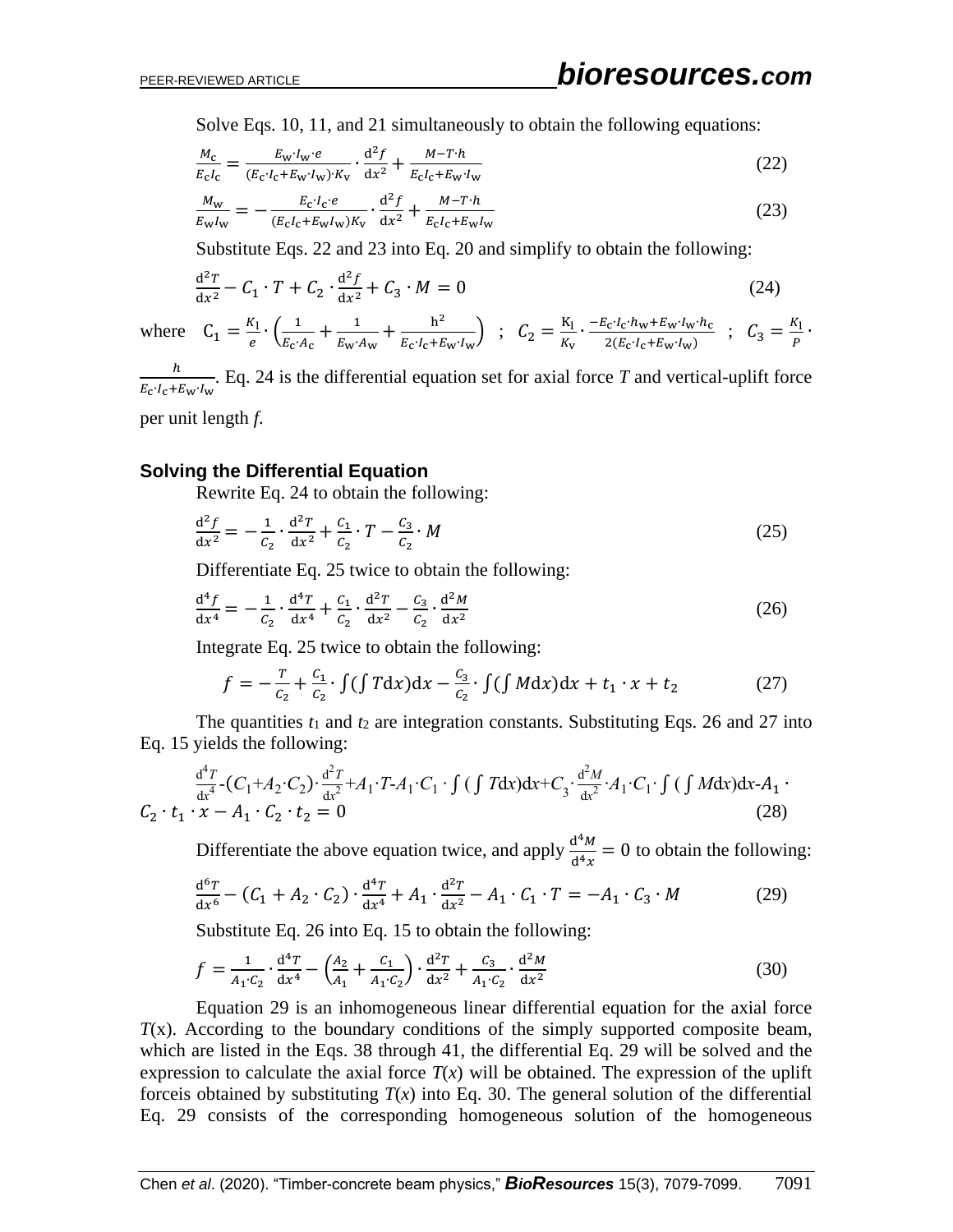differential equation  $T_q(x)$  and the particular solution of the inhomogeneous differential equation  $T_{\rm p} (x)$  as follows:

$$
T(x) = Tq(x) + Tp(x)
$$
\n(31)

## **Finding the General Solution**  $T_q(x)$

The homogeneous differential equation corresponding to the sixth-order linear inhomogeneous differential Eq. 28 is as follows:

$$
\frac{d^6T_q(x)}{dx^6} - (C_1 + A_2 \cdot C_2) \cdot \frac{d^4T_q(x)}{dx^4} + A_1 \cdot \frac{d^2T_q(x)}{dx^2} - A_1 \cdot C_1 \cdot T_q(x) = 0 \tag{32}
$$

The above equation has two real roots opposite to each other and two pairs of conjugate complex roots. The general solution can be written as follows:

$$
T_q(x) = B_1 \cdot \text{sh} R_1 x + B_2 \cdot \text{ch} R_1 x + \cos \beta x \cdot (B_3 \cdot \text{sh} \alpha x + B_4 \cdot \text{ch} \alpha x) + \sin \beta x \cdot (B_5 \cdot \text{sh} \alpha x + B_6 \cdot \text{ch} \alpha x) \tag{33}
$$

where  $R_1$  is a positive real root of the corresponding characteristic equation of Eq. 29,  $\alpha$ and  $\beta$  are the real and imaginary parts of the two pairs of conjugate complex roots of the corresponding characteristic equation of Eq. 25, and the coefficients *B*1-*B<sup>6</sup>* are hypothetical coefficients.

#### **Finding the Particular Solution**  $T_p(x)$

The composite beam bending moment calculated from Fig. 7 is as follows:

\n
$$
\text{Pure bending segment: } M(x) = P \cdot \left( \frac{L}{2} - b \right); \quad (-b \leq x \leq b)
$$
\n

\n\n $\text{Bend} - \text{shear segment: } \n \begin{cases}\n M(x) = P \cdot \left( \frac{L}{2} - x \right); \quad (x > b) \\
 M(x) = P \cdot \left( \frac{L}{2} + x \right); \quad (x < -b)\n \end{cases}$ \n

\n\n (34)\n

Let the particular solution of the axial force  $T(x)$  differential equation be as follows:

$$
\begin{cases}\n\text{Pure bending segment: } T_p(x) = g_0; \\
\text{Bend} - \text{shear segment: } T_p(x) = g_0 + g_1 \cdot x;\n\end{cases} \tag{35}
$$

Substituting Eqs. 34 and 35 into Eq. 29 yields the following constant coefficients:

$$
\begin{cases}\n\text{Pure bending segment: } g_0 = C_3 \cdot P \cdot \frac{L - 2b}{2C_1}; \\
\text{Bend} - \text{shear segment: } \begin{cases} g_0 = C_3 \cdot P \cdot L/2C_1; \\
g_1 = -C_3 \cdot \frac{P}{C_1};\n\end{cases} \tag{36}
$$

By substituting Eq. 36 into Eq. 35, the particular solution of the inhomogeneous linear differential equation of the axial force  $T(x)$  is as follows:

$$
\begin{cases}\n\text{Pure bending segment: } T_{\text{p}}(x) = C_3 \cdot P \cdot \frac{\frac{L}{2} - b}{C_1}; (-b \le x \le b) \\
\text{Bend} - \text{shear segment: } \begin{cases}\nT_{\text{p}}(x) = C_3 \cdot P \cdot \frac{L}{2C_1} - C_3 \cdot P \cdot \frac{x}{C_1}; (x > b) \\
T_{\text{p}}(x) = C_3 \cdot P \cdot \frac{L}{2C_1} + C_3 \cdot P \cdot \frac{x}{C_1}; (x < -b)\n\end{cases} (37)
$$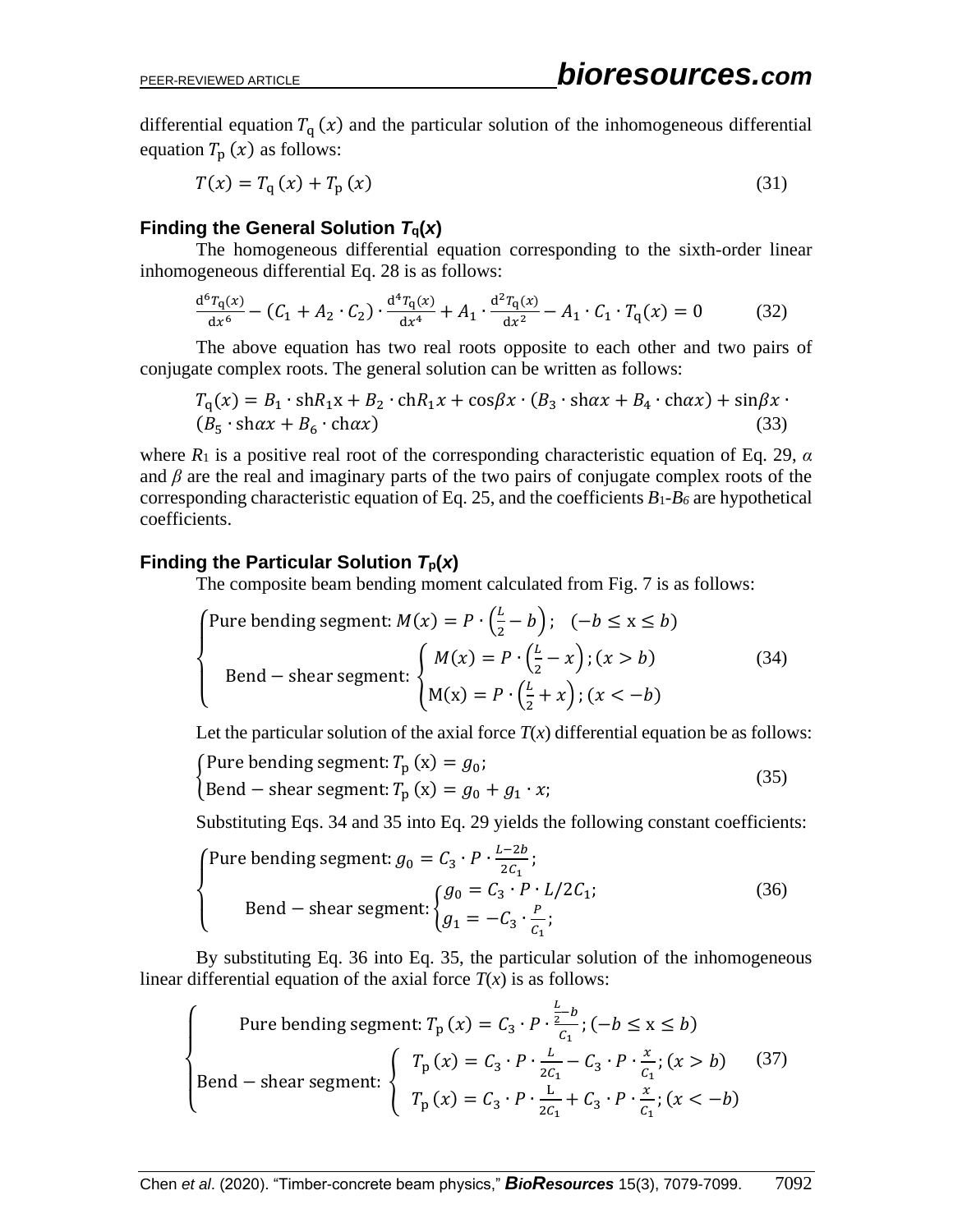#### **Finding the Complete Solution** *T***(***x***)**

Coefficients  $B_1 - B_6$  must be estimated to obtain the general solution  $T(x)$  by solving Eqs. 31, 33, and 37. These coefficients can be obtained from the six equations listed in the boundary conditions of the simply supported timber-concrete composite beam as follows:

(1) The axial force *T* of the concrete slab and the timber beam at the beam end of the simple-supported composite beam is zero as follows:

$$
T|_{x=\pm L/2} = 0 \tag{38}
$$

(2) Under the action of a symmetrical concentrated load, and because of the symmetry of the force of the simply supported timber-concrete composite beam, the relative horizontal slip at the midspan cross-section is zero as follows:

$$
\frac{\mathrm{d}x}{\mathrm{d}x}|_{x=0} = 0\tag{39}
$$

(3) The slab and the timber beam of the simply supported timber-concrete composite beam have zero slip strain at the beam end as follows:

$$
\frac{d^2T}{dx^2}\Big|_{x=\pm\frac{L}{2}} = 0\tag{40}
$$

(4) The total bending moment of a timber-concrete composite beam  $(M)$  has two components (Jiang *et al.* 2007), the overall bending moment  $(M_a)$ , and the local bending moment  $(M_1)$ .  $M_a$  acts on the entire composite beam. Under  $M_a$ , the timber beam and the concrete slab are fully integrated, and there is no relative horizontal slip or vertical uplift displacement at the beam-slab interface. Within this scenario, the timber beam and the concrete slab function as a single object. Under  $M_1$ , the composite beam is equivalent to a timber beam and a concrete slab.  $M_1$  is composed of the bending moment acting only on the timber beam  $(M_{\text{lw}})$  and the bending moment acting only on the concrete slab  $(M_{\text{lc}})$ . Within this scenario, relative horizontal slip and vertical uplift displacement may occur at the interface between the timber beam and the concrete slab. Therefore, the following equation is obtained:

$$
M = M_{\rm a} + M_{\rm l} = M_{\rm a} + M_{\rm lc} + M_{\rm lw} \tag{41}
$$

Under a load, the timber beam and the concrete slab have similar bending curvatures at the elastic stage because of the small uplift displacement between the beam and the slab. The bending curvature of the timber beam can then be considered to be the same as that of the concrete slab. Therefore, the following equation is obtained:

$$
\frac{M_{\rm lc}}{E_{\rm W}I_c/\alpha_{\rm E}} = \frac{M_{\rm lw}}{E_{\rm W}I_{\rm W}}\tag{42}
$$

where  $a_F$  is the ratio of the elastic modulus of the timber to that of the concrete.

Under  $M_1$ , the slip strain of the composite beam ( $\varepsilon$ ) is the sum of the tensile strain at the lower edge of the concrete slab  $(\varepsilon_{\text{lc}})$  and the compressive strain at the upper edge of the timber beam  $(\varepsilon_{\text{lw}})$  at the interface:

$$
\varepsilon = \varepsilon_{\rm lc} + \varepsilon_{\rm lw} \tag{43}
$$

where  $\varepsilon_{\text{lc}}$  satisfies the following equation,

$$
\varepsilon_{\rm lc} = \frac{M_{\rm lc}}{E_{\rm w}I_{\rm C}/\alpha_{\rm E}} \cdot \frac{\hbar_{\rm c}}{2} \tag{44}
$$

and  $\varepsilon_{\text{lw}}$  satisfies the following equation: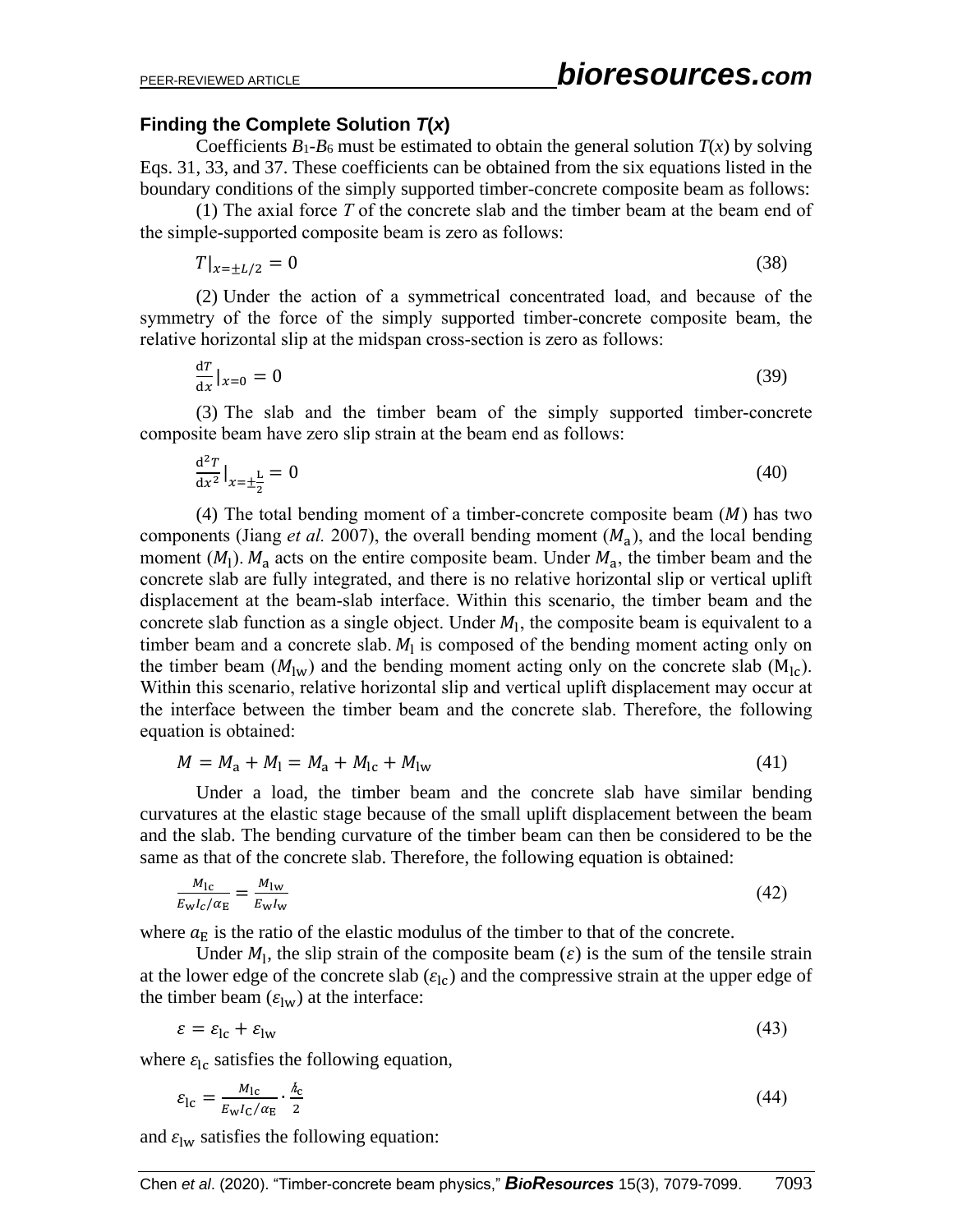## PEER-REVIEWED ARTICLE *bioresources.com*

$$
\varepsilon_{\text{lw}} = \frac{M_{\text{lw}}}{E_{\text{w}} I_{\text{w}}} \cdot \frac{\hbar_{\text{w}}}{2} \tag{45}
$$

Therefore,  $\varepsilon$  can be expressed as follows:

$$
\varepsilon = 2h\Delta\varphi = 2h\frac{\zeta \cdot M}{E_W \cdot I} \tag{46}
$$

Equation 47 is obtained by substituting Eqs. 44, 45, and 46 into Eq. 43:

$$
\frac{M_{\rm lc}}{E_{\rm w}I_{\rm C}/\alpha_{\rm E}} \cdot \frac{\dot{h}_{\rm c}}{2} + \frac{M_{\rm lw}}{E_{\rm w}I_{\rm w}} \cdot \frac{\dot{h}_{\rm w}}{2} = 2h \cdot \frac{\zeta \cdot M}{E_{\rm w'}I} \tag{47}
$$

where ∆*φ* is the curvature of the cross-section of the composite beam caused by the relative slip at the interface between the timber beam and the concrete slab,  $I$  is the conversion of the moment of inertia of the cross-section of the composite beam,  $E_w I$  is the converted bending stiffness of the cross-section of the composite beam, and *ξ* is the composite beam stiffness reduction factor, which is calculated according to the literature (Xu and Chen 2013).

Equation 48 is obtained by substituting Eq. 42 into Eq. 47:

$$
\frac{M_{\text{lw}}}{E_{\text{w}}I_{\text{w}}} \cdot \frac{\hbar_{\text{c}}}{2} + \frac{M_{\text{lw}}}{E_{\text{w}}I_{\text{w}}} \cdot \frac{\hbar_{\text{w}}}{2} = 2h \cdot \frac{\zeta \cdot M}{E_{\text{w}}I}
$$
\n(48)

The following equation is obtained from Fig. 10:

$$
\frac{\hbar_{\rm w}}{2} + \frac{\hbar_{\rm c}}{2} = \hbar \tag{49}
$$

The equation for  $M_{\text{lw}}$  is obtained by substituting Eq. 49 into Eq. 48:

$$
M_{\text{lw}} = \frac{2I_s}{I} \cdot \zeta \cdot M \tag{50}
$$

Considering the  $M_{\text{lw}}$  results from the local load acting only on the timber beam, an equilibrium equation for the boundary conditions of the vertical-uplift force can be obtained:

$$
\int_{-L/2}^{L/2} f \cdot dx = \frac{2I_w}{I} \cdot \zeta \cdot 2P \tag{51}
$$

The values of  $B_1$  to  $B_6$  can be obtained using Eqs. 38 to 51. It is found that  $B_1 = B_3 = B_6 = 0$ , yields the general solution of the differential Eq. 29 as follows:

$$
T(x) = B_2 \cdot \text{ch}R_1 x + B_4 \cdot \cos\beta x \cdot \text{ch}ax + B_5 \cdot \sin\beta x \cdot \text{sh}ax + T_p(x) \tag{52}
$$

Substituting the result of Eq. 52 into Eq. 30, the equation for calculating the uplift force per unit length at the interlayer of a composite beam is as follows:

$$
f = D_1 \cdot \text{ch}(R_1 \cdot x) + D_2 \cdot \cos(\beta \cdot x) \cdot \text{ch}(\alpha \cdot x) + D_3 \cdot \sin(\beta \cdot x) \cdot \text{sh}(\alpha \cdot x) (53)
$$
  
where  $C_0 = C_1 + A_2 \cdot C_2$ ;  

$$
D_1 = R_1^2 \cdot B_2 \cdot (R_1^2 - C_0) / (A_1 \cdot C_2)
$$
;

$$
D_1 = R_1^2 \cdot B_2 \cdot (R_1^2 - C_0)/(A_1 \cdot C_2);
$$
  
\n
$$
D_2 = [\alpha^4 + \beta^4 - 6\alpha^2 \cdot \beta^2 - C_0 \cdot (\alpha^2 - \beta^2)] \cdot B_4/(A_1 \cdot C_2) + 2\alpha \cdot \beta \cdot [2(\alpha^2 - \beta^2) - C_0] \cdot B_5/(A_1 \cdot C_2);
$$
  
\n
$$
D_3 = [\alpha^4 + \beta^4 - 6\alpha^2 \cdot \beta^2 - C_0 \cdot (\alpha^2 - \beta^2)] \cdot B_5/(A_1 \cdot C_2) - 2\alpha \cdot \beta \cdot [2(\alpha^2 - \beta^2) - C_0] \cdot B_4/(A_1 \cdot C_2).
$$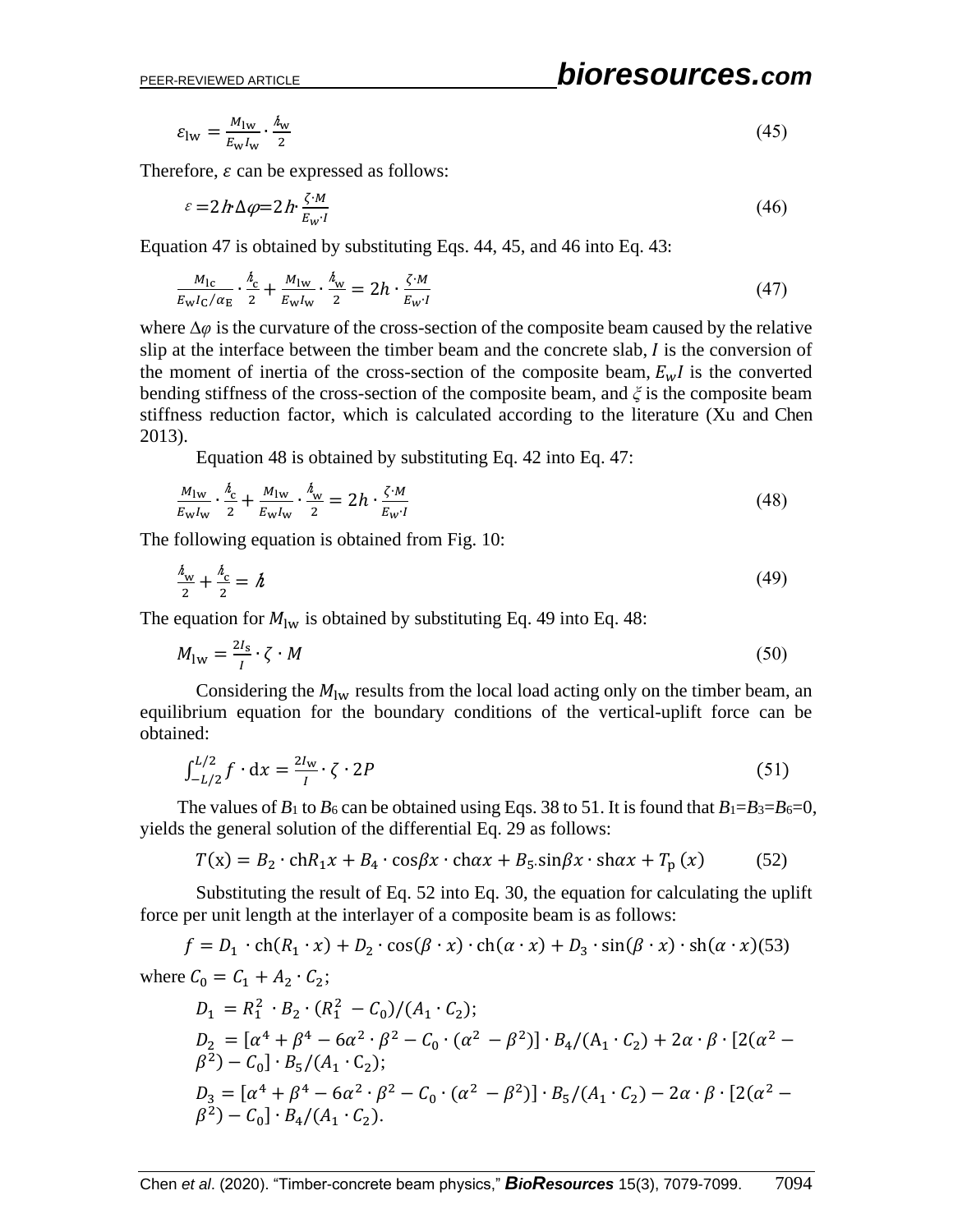## **RESULTS AND DISCUSSION**

When the concentrated loads are 16 kN, 28 kN, 40 kN, 70 kN, and 100 kN, the theoretical values of the uplift force on the bolts at the ends of beams CWW1 to CWW5 are compared with the experimental values (Fig. 11). The experimental values of the uplift force are obtained by substituting the measured vertical strain of the bolt at the beam end (Table 3) into Eq. 1.

| Load<br>(kN) | Experimental vertical strain of bolt<br>$(\mu \epsilon)$ |                  |                  |      |                  |  |  |
|--------------|----------------------------------------------------------|------------------|------------------|------|------------------|--|--|
|              | CWW1                                                     | CWW <sub>2</sub> | CWW <sub>3</sub> | CWW4 | CWW <sub>5</sub> |  |  |
|              | 0                                                        |                  |                  |      | 0                |  |  |
| 16           | 85                                                       | 107              | 126              | 128  | 95               |  |  |
| 28           | 154                                                      | 201              | 249              | 256  | 185              |  |  |
| 40           | 225                                                      | 296              | 369              | 405  | 268              |  |  |
| 70           | 410                                                      | 559              | 682              | 814  | 500              |  |  |
| 100          | 593                                                      | 891              | 1089             | 1255 | 805              |  |  |

|  | <b>Table 3.</b> Experimental Vertical Strain of Bolt at the End of Beam |  |  |  |
|--|-------------------------------------------------------------------------|--|--|--|
|  |                                                                         |  |  |  |

The comparison leads to the following conclusions:

(1) As the load increases, the uplift force on the bolt at the end of the beam also increases. The curves show that the relationship between load and uplift force is almost linear in the elastic stage.

(2) The spacing between adjacent bolt shear connectors, *i.e*., the shear connection ratios of shear connection, has a significant influence on the uplift force on the beam end. The uplift force on the beam end increases as the bolt spacing increases. Both the calculated and measured results show that as the bolt spacing increases, the uplift force on a single bolt increases.

(3) The shear connection ratios of shear connectors of beams CWW2 and CWW5 are the same, even though the arrangements of the bolts are different. Under the same load, the uplift force on the end of beam CWW5 is slightly less, indicating that the bolt placement in beam CWW5 is better under the two-point loading mode.

(4) As the shear connection ratios of shear connectors decreases, the stiffness of composite beam changes because of the cracking of the concrete flange and the timber beam. However, the stiffness is constant in the theoretical calculation, which causes the theoretical value to deviate from the experimental value.

(5) Table 4 compares the mean, standard deviation and coefficient of variance between the calculated and test results of the uplift force on the bolts at the ends of beams CWW1 to CWW5. The mean value for five beams increases as the shear connection ratios of connection decreases, indicating an increase in the deviation of the theoretical values from the experimental values. The standard deviation and coefficient of variance of the five beams also increase as the shear connection ratios of the connectors decreases, indicating increased fluctuations in the deviation of the theoretical values from the experimental values and an increase in the data dispersion.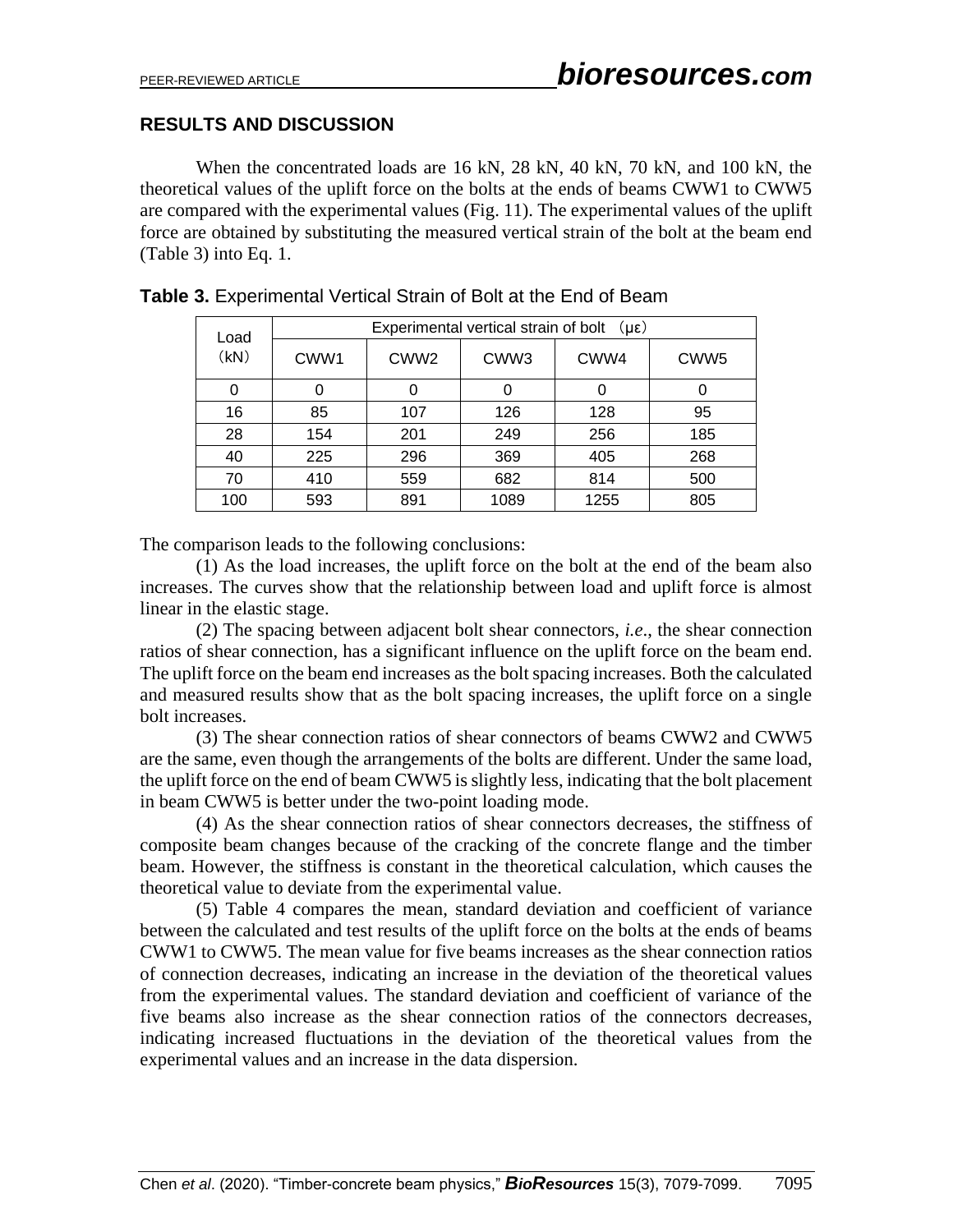

**Fig. 11.** Comparison of the theoretical and experimental values of the uplift force on the bolts at the ends of the TCC beams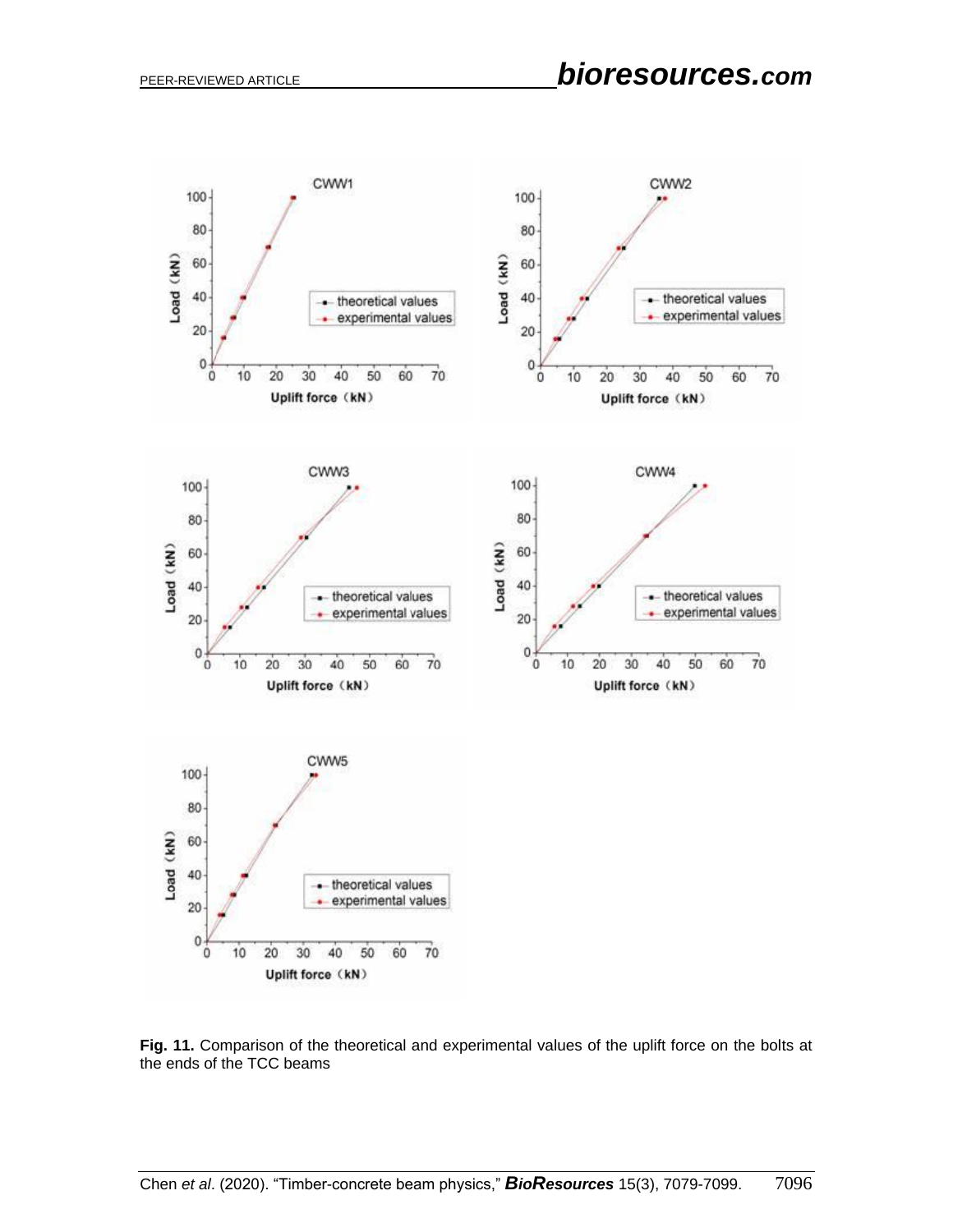| NO. of beam              | CWW <sub>1</sub> | CWW <sub>2</sub> | CWW <sub>3</sub> | CWW4 | CWW <sub>5</sub> |
|--------------------------|------------------|------------------|------------------|------|------------------|
| average value            | 1.07             | 1.12             | 1 1 2            | 1.18 | 1.10             |
| standard deviation       | 0.04             | 0.11             | 0.12             | 0.19 | 0.11             |
| coefficient of variation | 0.04             | 0.10             | 0.11             | 0.16 | 0.10             |

|  |  |  | Table 4. Comparison of Theoretical and Experimental Value |  |
|--|--|--|-----------------------------------------------------------|--|
|--|--|--|-----------------------------------------------------------|--|

## **CONCLUSIONS**

- 1. A theoretical calculation method for the vertical-uplift force along the interlayer of the TCC beam is proposed. Under a concentrated load, the elastic theory was used to establish the differential equations for the TCC beams with respect to the axial force and the vertical-uplift force.
- 2. Tests showed that the shear connection ratios of shear connection were directly proportional to the uplift force. The calculated uplift forces on the bolts are in good agree with the test results, which provides a theoretical basis for the anti-uplift design of bolts.
- 3. In general, the theoretical calculation of the TCC composite beam simultaneously considers that the influence of interlayer slip and vertical uplift has significance, which is more correct theoretical and has higher practical value than the existing analytic methods that ignore the influence of uplift.

#### **ACKNOWLEDGMENTS**

The authors are grateful for the support of the Hunan Provincial Engineering Laboratory Open Fund for Manufacturing and Application Technologies of Modern Timber Structure Engineering Materials(Project No.HELFMTS1706), the Hunan Provincial Department of Education Scientific Research Project(Project No.198014030).

## **REFERENCES CITED**

- Ayoub, A. (2001). "A two-fold mixed variational principle for partially connected composite beams," *Finite Elements in Analysis and Design* 37(11), 929-959. DOI: 10.1016/s0168- 874x(01)00076-2
- Ayoub, A. (2005). "A force-based model for composite steel-concrete beams with partial interaction," *Journal of Constructional Steel Research* 61(3), 387-414. DOI: 10.1016/j.jcsr.2004.08.004
- BS5400-5. (2005). "Steel, concrete and composite bridges Part 5: Code of practice for design of composite bridges," British Standards Institution, London, UK.
- Cas, B., Saje, M., and Planinc, I. (2004). "Non-linear finite element analysis of composite planar frames with an interlayer slip," *Computers & Structures* 82 (23–26), 1901-1912. DOI: 10.1016/j.compstruc.2004.03.070
- Cas, B., Planinc, I., and Schnabl, S. (2018). "Analytical solution of three-dimentional two-layer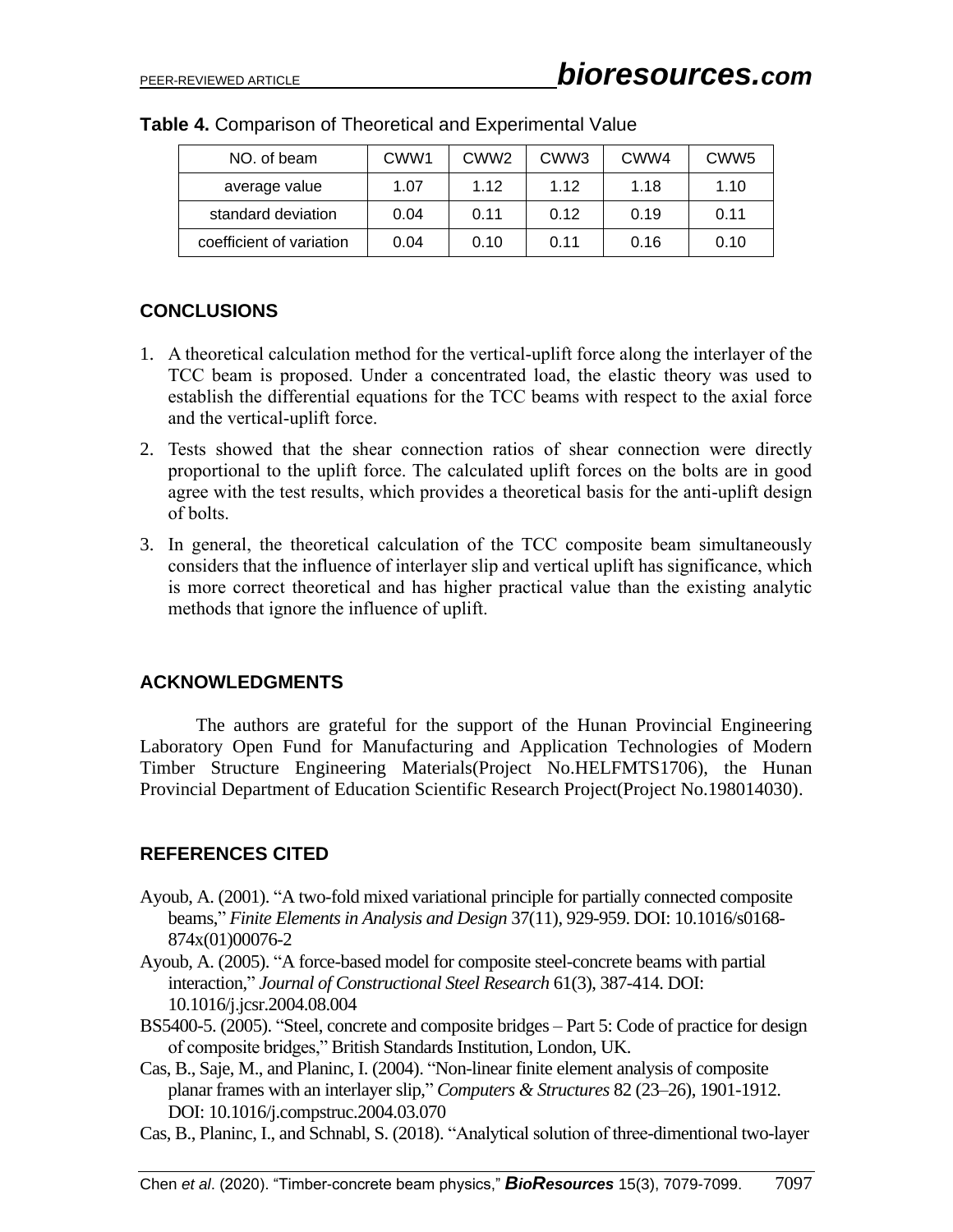composite beam with interlayer slips," *Engineering Structures* 173(10), 269-282. DOI: 10.1016/j.engstruct.2018.06.108

- Dias, A. M. P. G., and Jorge, L. F. C. (2011). "The effect of ductile connectors on the behaviour of timber concrete composite beams," *Engineering Structures* 33(11), 3033- 3042. DOI: 10.1016/j.engstruct.2011.05.014
- Dias, A. M. P. G. (2012). "Analysis of the nonlinear behavior of timber-concrete connections," *Journal of Structural Engineering* 138(9), 1128-1137. DOI:10.1061/(Asce)St.1943- 541x.0000523
- Dias, A. M. P. G., Martins, A. R. D., Simões, L. M. C., Providência, P. M., and Andrade, A. A. M. (2015). "Statistical analysis of timber-concrete connections – Mechanical properties," *Computers & Structures* 155(4), 67-84. DOI: 10.1016/j.compstruc.2015.02.036
- EN 1995-2 (2004). "Eurocode 5: Design of timber structures Part 2: Bridges," European Committee for Standardization, Brussels, Belgium.
- Fu, G., Zhao, H. Y., Xue, J., Y., and Xiong, H. C. (2008). "The theoretical research on uplift of the steel- concrete composite beam," *Journal of Xi'An University of Architecture & Technology* 40(3), 335-339. DOI: 10.3969/j.issn.1006-7930.2008.03.008
- Gara, F., Ranzi, G., and Leoni, G. (2006). "Displacement-based formulations for composite beams with longitudinal slip and vertical uplift," *International Journal for Numerical Methods in Engineering* 65(8), 1197-1220. DOI: 10.1002/nme.1484
- GB/T 1938-2009. (2009). "Method of testing in tensile strength parallel to grain of wood," Chinese Ministry of Construction, Beijing, China.
- GB/T 1935-2009. (2009). "Method of testing in compressive strength parallel to grain of wood," Chinese Ministry of Construction, Beijing, China.
- Gutkowski, R., Brown, K., Shigidi, A., and Natterer, J. (2008). "Laboratory tests of composite wood-concrete beams," *Construction and Building Materials* 22(6), 1059-1066. DOI: 10.1016/j.conbuildmat.2007.03.013
- He, G. J., Xie, L., Wang, A., Yi, J., Peng, L. N., Chen, Z. A., Gustafsson, P. J., and Crocetti, R. (2016). "Shear behavior study on timber-concrete composite structure with bolts," *BioResources* 11(4), 9205-9218. DOI: 10.15376/biores.11.4.9205-9218
- Jiang, X. G., Ju, J. S., and Fu., X. R. (2007). "Analysis of elastic stress of composite steelconcrete beams considering slip effect," *Engineering Mechanics* 24(1), 143-146. DOI: 10.3969/j.issn.1000-4750.2007.01.024
- Jorge, L. F., J. Schanzlin, S. M. R., Lopes, H., Cruz, U., and Kuhlmann. (2010). "Timedependent behaviour of timber lightweight concrete composite floors," *[Engineering](https://www.sciencedirect.com/science/journal/01410296)  [Structures](https://www.sciencedirect.com/science/journal/01410296)* 32(12), 3966-3973. DOI: 10.1016/j.engstruct.2010.09.007
- Lopes, S., Jorge, L., and Cruz, H. (2012). "Evaluation of non-linear behavior of timberconcrete composite structures using FE model," *Materials and Structures* 45(1), 653-662. DOI: 10.1617/s11527-011-9787-9
- Martins, C., Dias, A. M. P. G., Costa, R., and Santos, P. (2016). "Environmentally friendly high performance timber-concrete panel," *Construction and Building Materials* 102, Part 2: 1060-1069. DOI: 10.1016/j.conbuildmat.2015.07.194
- Ranzi, G., Bradford, M. A., and Uy, B. A. (2004). "Direct stiffness analysis of a composite beam with partial interaction," *International Journal for Numerical Methods in Engineering* 61(5), 657-672. DOI: 10.1002/nme.1091
- Rodrigues, J. N., Dias, A. M. P. G., and Providência, P. (2013). "Timber-concrete composite bridges: State-of-the-art review," *BioResources* 8(4), 6630-6649. DOI: 10.15376/biores.8.4.6630-6649
- Xie, L., He, G. J., Wang, A., Gustafsson, P. J., Crocetti, R., Chen, L. P., Li, L., and Xi, W. H.